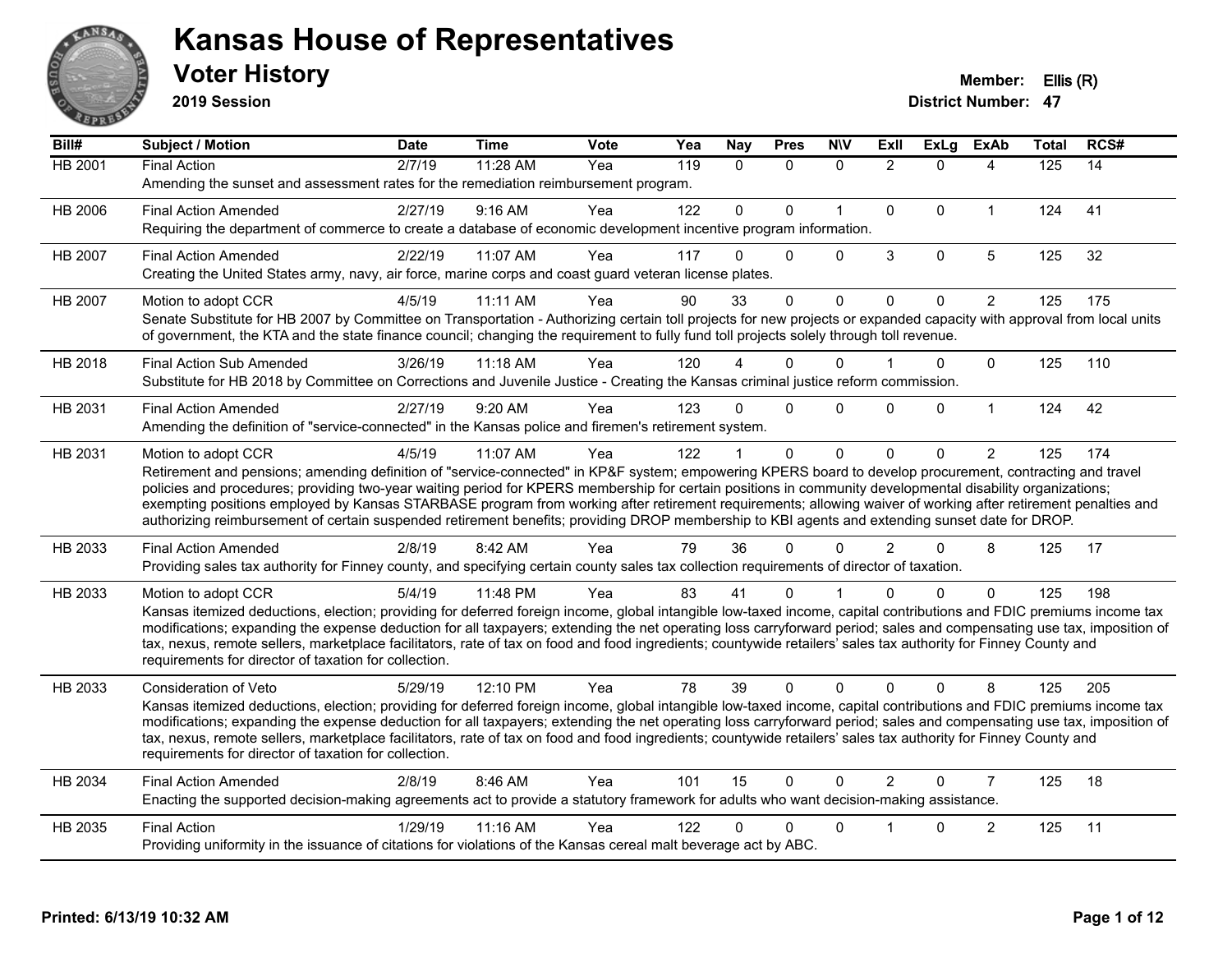

**2019 Session**

**Voter History Member: Ellis (R)** 

| Bill#          | Subject / Motion                                                                                                                                                 | <b>Date</b> | <b>Time</b> | <b>Vote</b> | Yea              | <b>Nay</b>     | <b>Pres</b> | <b>NIV</b>   | ExII           | <b>ExLg</b>  | <b>ExAb</b>    | <b>Total</b> | RCS# |
|----------------|------------------------------------------------------------------------------------------------------------------------------------------------------------------|-------------|-------------|-------------|------------------|----------------|-------------|--------------|----------------|--------------|----------------|--------------|------|
| <b>HB 2035</b> | Motion to Concur                                                                                                                                                 | 3/26/19     | 12:29 PM    | Yea         | $\overline{122}$ | $\overline{2}$ | $\Omega$    | $\mathbf{0}$ |                | $\Omega$     | $\mathbf{0}$   | 125          | 142  |
|                | Providing uniformity in the issuance of citations for violations of the Kansas cereal malt beverage act by ABC.                                                  |             |             |             |                  |                |             |              |                |              |                |              |      |
| HB 2038        | <b>Final Action</b>                                                                                                                                              | 2/7/19      | 11:29 AM    | Yea         | 114              | 5              | $\Omega$    | $\mathbf{0}$ | $\overline{2}$ | $\Omega$     | $\overline{A}$ | 125          | 15   |
|                | Revoking spousal inheritance rights upon divorce.                                                                                                                |             |             |             |                  |                |             |              |                |              |                |              |      |
| HB 2038        | Mot to Concur in Conference                                                                                                                                      | 4/5/19      | 5:17 PM     | Yea         | 120              | $\mathbf{0}$   | $\mathbf 0$ | 0            | $\mathbf{0}$   | $\mathbf 0$  | 5              | 125          | 187  |
|                | Revoking spousal inheritance rights upon divorce.                                                                                                                |             |             |             |                  |                |             |              |                |              |                |              |      |
| HB 2039        | <b>Final Action Amended</b>                                                                                                                                      | 2/7/19      | 11:30 AM    | Yea         | 119              | $\Omega$       | $\mathbf 0$ | $\mathbf 0$  | $\overline{2}$ | $\Omega$     | 4              | 125          | 16   |
|                | Extending recognition of tribal court judgments pursuant to supreme court rules.                                                                                 |             |             |             |                  |                |             |              |                |              |                |              |      |
| HB 2039        | Motion to adopt CCR                                                                                                                                              | 4/5/19      | 3:00 PM     | Yea         | 121              | $\Omega$       | $\mathbf 0$ | $\mathbf{0}$ | $\Omega$       | $\Omega$     | $\overline{A}$ | 125          | 181  |
|                | Updating laws concerning limited liability companies; exempting animal shelters from registration requirements as charitable organizations.                      |             |             |             |                  |                |             |              |                |              |                |              |      |
| HB 2041        | <b>Final Action</b>                                                                                                                                              | 3/21/19     | 11:50 AM    | Yea         | 94               | 29             | $\Omega$    | $\mathbf{0}$ | $\Omega$       |              | $\mathbf{1}$   | 125          | 99   |
|                | Prohibiting certain unfair or deceptive acts or practices under a life insurance policy for a living organ donor.                                                |             |             |             |                  |                |             |              |                |              |                |              |      |
| HB 2044        | <b>Final Action</b>                                                                                                                                              | 2/6/19      | 11:18 AM    | Yea         | 115              |                | $\mathbf 0$ | 0            | 5              |              | 3              | 125          | 12   |
|                | Income tax credit for taxpayer purchases of certain goods and services from qualified vendors providing employment for blind or disabled individuals.            |             |             |             |                  |                |             |              |                |              |                |              |      |
| HB 2048        | <b>Emergency Final Action Amended</b>                                                                                                                            | 2/27/19     | 11:59 AM    | Yea         | 122              | $\overline{2}$ | $\Omega$    | $\Omega$     | $\Omega$       | $\Omega$     | $\Omega$       | 124          | 67   |
|                | Clarifying the definition of comparable offense under the Kansas criminal code.                                                                                  |             |             |             |                  |                |             |              |                |              |                |              |      |
| HB 2054        | <b>Final Action Amended</b>                                                                                                                                      | 3/26/19     | 11:20 AM    | Yea         | 101              | 23             | $\mathbf 0$ | $\mathbf 0$  | 1              | $\mathbf{0}$ | $\mathbf{0}$   | 125          | 111  |
|                | Providing for fully-insured association health plans.                                                                                                            |             |             |             |                  |                |             |              |                |              |                |              |      |
| HB 2063        | <b>Final Action</b>                                                                                                                                              | 2/6/19      | 11:20 AM    | Yea         | 102              | 14             | $\pmb{0}$   | $\pmb{0}$    | $\overline{5}$ | $\mathbf{1}$ | $\sqrt{3}$     | 125          | 13   |
|                | Relating to the applicability of conditions for operating recreational trails.                                                                                   |             |             |             |                  |                |             |              |                |              |                |              |      |
| HB 2066        | <b>Final Action Amended</b>                                                                                                                                      | 3/21/19     | 12:10 PM    | Nav         | 69               | 54             | $\Omega$    | $\mathbf{0}$ | $\mathbf{0}$   | $\mathbf{1}$ | $\mathbf{1}$   | 125          | 100  |
|                | Expanding medicaid eligibility by enacting the KanCare bridge to a healthy Kansas program.                                                                       |             |             |             |                  |                |             |              |                |              |                |              |      |
| HB 2070        | <b>Final Action</b>                                                                                                                                              | 2/20/19     | 11:20 AM    | Yea         | 121              | $\mathbf{0}$   | $\Omega$    | $\mathbf{0}$ | $\overline{2}$ | $\mathbf 0$  | $\overline{2}$ | 125          | 22   |
|                | Designating a portion of United States highway 75 as the John Armstrong memorial highway.                                                                        |             |             |             |                  |                |             |              |                |              |                |              |      |
| HB 2070        | Motion to Concur                                                                                                                                                 | 4/4/19      | 10:48 AM    | Yea         | 122              | $\Omega$       | $\pmb{0}$   | 0            |                | $\pmb{0}$    | $\overline{c}$ | 125          | 162  |
|                | Designating a portion of United States highway 75 as the John Armstrong memorial highway and a bridge on United States highway 77 as the SGT Kevin A. Gilbertson |             |             |             |                  |                |             |              |                |              |                |              |      |
|                | memorial bridge.                                                                                                                                                 |             |             |             |                  |                |             |              |                |              |                |              |      |
| HB 2082        | <b>Final Action Amended</b>                                                                                                                                      | 3/21/19     | 12:11 PM    | Yea         | 122              | $\mathbf{1}$   | $\mathbf 0$ | $\mathbf 0$  | $\mathbf{0}$   | 1            | $\mathbf{1}$   | 125          | 101  |
|                | Allowing pharmacists to administer drugs pursuant to a prescription order.                                                                                       |             |             |             |                  |                |             |              |                |              |                |              |      |
| HB 2084        | <b>Final Action Amended</b>                                                                                                                                      | 2/27/19     | 9:23 AM     | Yea         | 94               | 29             | $\Omega$    | $\Omega$     | $\Omega$       | $\pmb{0}$    | 1              | 124          | 43   |
|                | Amending the Kansas 911 act.                                                                                                                                     |             |             |             |                  |                |             |              |                |              |                |              |      |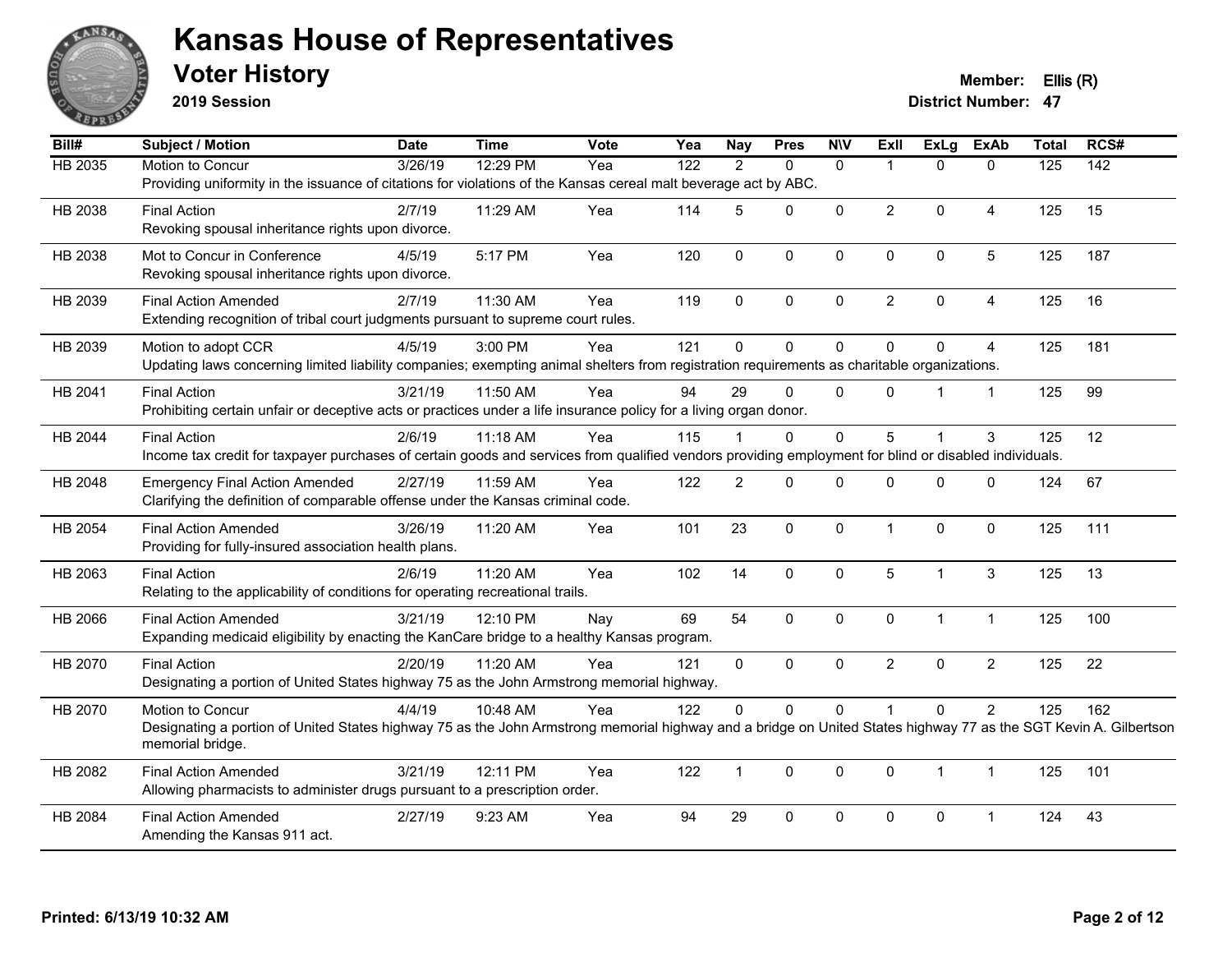

**2019 Session**

| Bill#          | Subject / Motion                                                                                                                                                                                                         | <b>Date</b> | <b>Time</b> | Vote | Yea | <b>Nay</b>      | <b>Pres</b> | <b>NIV</b>   | ExII                   | <b>ExLg</b>    | <b>ExAb</b>    | <b>Total</b> | RCS# |
|----------------|--------------------------------------------------------------------------------------------------------------------------------------------------------------------------------------------------------------------------|-------------|-------------|------|-----|-----------------|-------------|--------------|------------------------|----------------|----------------|--------------|------|
| <b>HB 2084</b> | Motion to Concur<br>Amending the Kansas 911 act.                                                                                                                                                                         | 4/4/19      | 10:57 AM    | Yea  | 87  | $\overline{35}$ | $\Omega$    | $\Omega$     | $\overline{1}$         | $\Omega$       | $\overline{2}$ | 125          | 163  |
| HB 2085        | <b>Final Action Amended</b><br>Concerning requirements for the reinstatement of a forfeited benefit unit of a rural water district.                                                                                      | 2/22/19     | 11:08 AM    | Yea  | 117 | $\Omega$        | $\Omega$    | $\mathbf{0}$ | 3                      | $\Omega$       | 5              | 125          | 33   |
| HB 2085        | Mot to Concur in Conference<br>Extending the repayment period for municipal loans for public water supply projects and clarifying the reinstatement requirements for rural water district forfeited<br>benefit units.    | 4/4/19      | 10:59 AM    | Yea  | 122 | $\mathbf 0$     | 0           | $\mathbf 0$  | $\overline{1}$         | $\Omega$       | $\overline{2}$ | 125          | 164  |
| <b>HB 2087</b> | <b>Final Action Amended</b><br>Allowing certain light screening material on motor vehicle windows.                                                                                                                       | 2/21/19     | 11:20 AM    | Yea  | 116 | $\mathbf{1}$    | 0           | $\mathbf 0$  | $\overline{4}$         | 1              | 3              | 125          | 26   |
| HB 2087        | Motion to adopt CCR<br>Changing the definition of school bus for purposes of the motor-fuel tax law.                                                                                                                     | 4/5/19      | 11:14 AM    | Yea  | 123 | $\mathbf{0}$    | 0           | $\mathbf 0$  | $\mathbf{0}$           | $\Omega$       | $\overline{2}$ | 125          | 176  |
| HB 2097        | <b>Final Action</b><br>Providing method for calculating cost of keeping civil prisoners in county jail.                                                                                                                  | 2/21/19     | 11:21 AM    | Yea  | 116 | $\mathbf{1}$    | $\Omega$    | $\mathbf 0$  | $\overline{4}$         | $\overline{1}$ | 3              | 125          | 27   |
| HB 2101        | <b>Final Action Amended</b><br>Updating state credit union statutes.                                                                                                                                                     | 2/22/19     | 11:09 AM    | Yea  | 116 | $\mathbf{1}$    | $\mathbf 0$ | $\pmb{0}$    | $\mathbf{3}$           | 0              | 5              | 125          | 34   |
| HB 2103        | <b>Final Action</b><br>Amending the revised Kansas code for care of children to provide requirements for placement of a child in a qualified residential treatment program.                                              | 2/27/19     | 9:24 AM     | Yea  | 122 | $\mathbf{1}$    | $\mathbf 0$ | 0            | $\Omega$               | $\mathbf 0$    | $\overline{1}$ | 124          | 44   |
| HB 2103        | Motion to Concur<br>Amending the revised Kansas code for care of children to provide requirements for placement of a child in a qualified residential treatment program.                                                 | 4/4/19      | 11:02 AM    | Yea  | 120 | $\mathcal{P}$   | $\Omega$    | $\Omega$     | $\overline{1}$         | $\Omega$       | $\mathcal{P}$  | 125          | 165  |
| HB 2104        | <b>Final Action Amended</b><br>Amendments related to driving under the influence, including preliminary screening tests, implied consent advisories and test refusal.                                                    | 2/21/19     | 11:22 AM    | Yea  | 117 | $\Omega$        | $\Omega$    | $\Omega$     | Δ                      |                | 3              | 125          | 28   |
| HB 2105        | <b>Final Action</b><br>Updating laws concerning limited liability companies.                                                                                                                                             | 2/21/19     | 11:23 AM    | Yea  | 117 | $\mathbf{0}$    | 0           | $\Omega$     | $\boldsymbol{\Lambda}$ | 1              | 3              | 125          | 29   |
| HB 2118        | <b>Final Action Amended</b><br>Providing income tax credits for aerospace and aviation program graduates and their employers.                                                                                            | 3/27/19     | 8:54 AM     | Yea  | 106 | 18              | $\mathbf 0$ | $\mathbf 0$  | $\mathbf 0$            | $\Omega$       | $\mathbf{1}$   | 125          | 149  |
| HB 2119        | <b>Final Action Amended</b><br>Empowering the KPERS board to develop policies and procedures relating to procurement, enter into certain contracts and allow travel for trustees and employees of<br>the system.         | 2/22/19     | $11:10$ AM  | Yea  | 117 | $\Omega$        | $\Omega$    | $\Omega$     | 3                      | $\Omega$       | 5              | 125          | 35   |
| HB 2119        | Motion to adopt CCR<br>Providing for licensed pharmacists to administer certain drugs, authorizing certain business entities to hire physicians and chiropractors and requiring electronic<br>prescriptions for opiates. | 4/5/19      | 5:14 PM     | Yea  | 117 | 3               | $\Omega$    | $\Omega$     | $\Omega$               | $\Omega$       | 5              | 125          | 186  |
| HB 2123        | <b>Final Action</b><br>Amending the Kansas national guard educational assistance act.                                                                                                                                    | 2/20/19     | 11:08 AM    | Yea  | 121 | $\mathbf 0$     | 0           | $\Omega$     | $\overline{2}$         | 0              | $\overline{2}$ | 125          | 23   |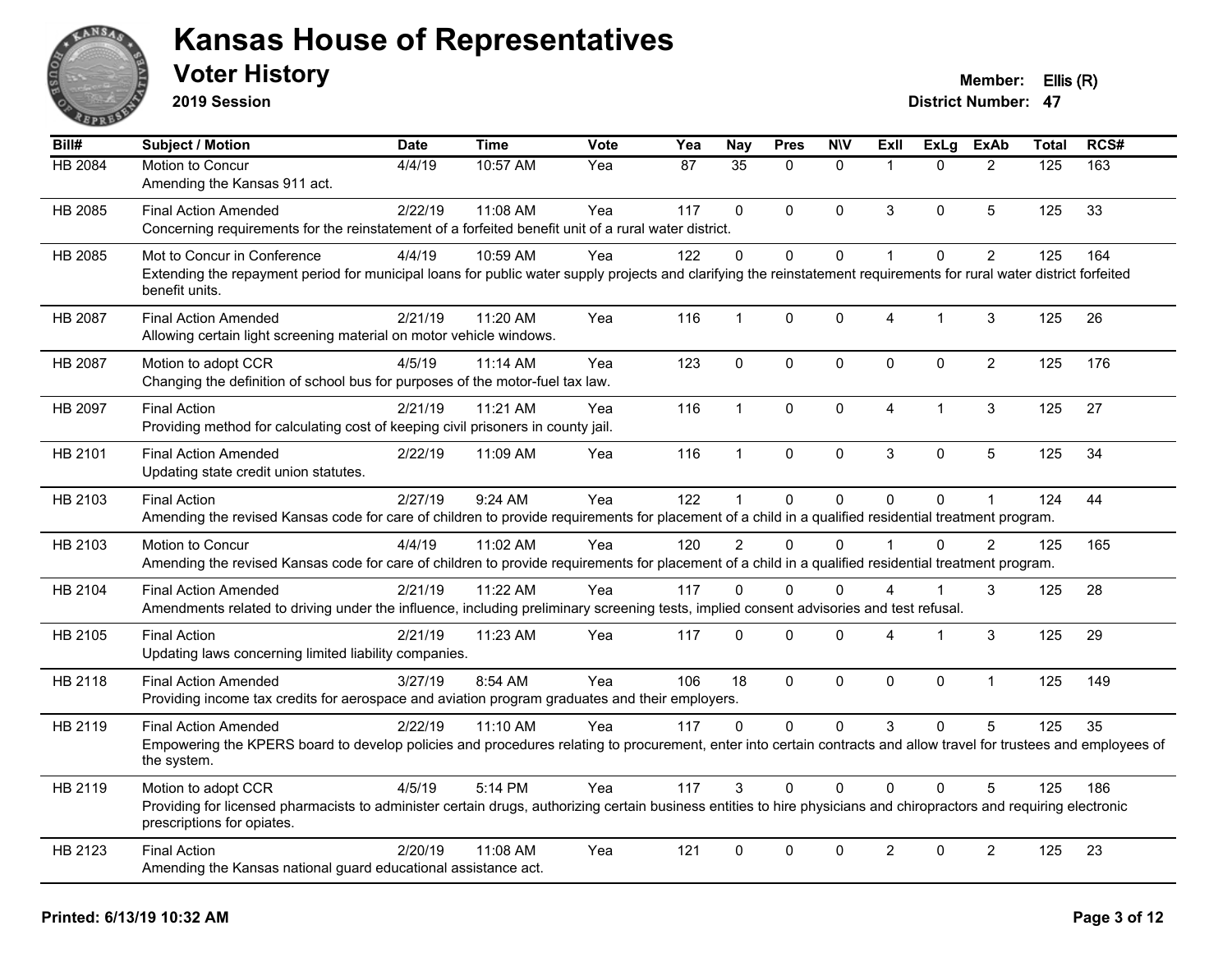

**2019 Session**

| Bill#          | <b>Subject / Motion</b>                                                                                                                                              | <b>Date</b> | <b>Time</b> | <b>Vote</b> | Yea               | <b>Nay</b>     | <b>Pres</b>  | <b>NIV</b>   | <b>ExII</b>    | <b>ExLg</b>    | <b>ExAb</b>    | <b>Total</b> | RCS#            |
|----------------|----------------------------------------------------------------------------------------------------------------------------------------------------------------------|-------------|-------------|-------------|-------------------|----------------|--------------|--------------|----------------|----------------|----------------|--------------|-----------------|
| <b>HB 2125</b> | <b>Final Action</b>                                                                                                                                                  | 2/21/19     | 11:24 AM    | Yea         | $\frac{115}{115}$ | $\overline{2}$ | $\mathbf{0}$ | $\mathbf{0}$ | $\overline{4}$ | 1              | 3              | 125          | $\overline{30}$ |
|                | Requiring licensees operating a motor vehicle to promptly deliver driver's license upon demand by authorized persons.                                                |             |             |             |                   |                |              |              |                |                |                |              |                 |
| HB 2126        | <b>Final Action Amended</b>                                                                                                                                          | 2/27/19     | 9:25 AM     | Yea         | 113               | 10             | $\mathbf 0$  | 0            | 0              | $\mathbf 0$    | 1              | 124          | 45              |
|                | Regulating the operation of electric-assisted scooters on roads and highways.                                                                                        |             |             |             |                   |                |              |              |                |                |                |              |                 |
| HB 2126        | Motion to adopt CCR                                                                                                                                                  | 4/5/19      | 11:16 AM    | Yea         | 123               | $\mathbf 0$    | $\Omega$     | $\mathbf 0$  | 0              | $\mathbf{0}$   | $\overline{2}$ | 125          | 177             |
|                | Adopting the Driver's Privacy Protection Act.                                                                                                                        |             |             |             |                   |                |              |              |                |                |                |              |                 |
| HB 2127        | <b>Final Action</b>                                                                                                                                                  | 2/21/19     | 11:25 AM    | Yea         | 117               | $\mathbf 0$    | $\mathbf 0$  | $\mathbf 0$  | $\overline{4}$ | $\overline{1}$ | 3              | 125          | 31              |
|                | Eliminating the marking requirements for certain truck and truck tractors.                                                                                           |             |             |             |                   |                |              |              |                |                |                |              |                 |
|                |                                                                                                                                                                      |             |             |             |                   |                |              |              |                |                |                |              |                 |
| HB 2133        | <b>Final Action Amended</b>                                                                                                                                          | 3/13/19     | 11:22 AM    | Yea         | 121               | $\overline{2}$ | $\mathbf 0$  | $\pmb{0}$    | 0              | $\mathbf 0$    | $\mathbf{1}$   | 124          | 84              |
|                | Required reporting for entities who deliver alcoholic liquors to consumers.                                                                                          |             |             |             |                   |                |              |              |                |                |                |              |                 |
| HB 2137        | <b>Final Action</b>                                                                                                                                                  | 3/26/19     | 11:21 AM    | Yea         | 124               | $\Omega$       | $\Omega$     | $\mathbf 0$  | $\mathbf{1}$   | $\mathbf{0}$   | $\Omega$       | 125          | 112             |
|                | Legislative review of exceptions to disclosure of public records under the Kansas open records act.                                                                  |             |             |             |                   |                |              |              |                |                |                |              |                 |
| HB 2140        | <b>Final Action</b>                                                                                                                                                  | 2/27/19     | 9:27 AM     | Yea         | 123               | $\mathbf{0}$   | $\Omega$     | $\Omega$     | 0              | $\mathbf{0}$   | $\mathbf{1}$   | 124          | 46              |
|                | Allowing agents of the KBI to participate in the Kansas DROP act and extending the sunset date for the act.                                                          |             |             |             |                   |                |              |              |                |                |                |              |                 |
| HB 2140        | Motion to adopt CCR                                                                                                                                                  | 5/4/19      | 10:04 PM    | Yea         | 98                | 26             | $\mathbf 0$  | 1            | $\Omega$       | $\mathbf{0}$   | $\mathbf 0$    | 125          | 197             |
|                | Providing sales tax authority for Dickinson, Finney, Jackson, Russell, Thomas and Wabaunsee counties; specifying certain county sales tax collection requirements of |             |             |             |                   |                |              |              |                |                |                |              |                 |
|                | director of taxation; and providing a sales tax exemption for sales of certain coins or bullion.                                                                     |             |             |             |                   |                |              |              |                |                |                |              |                 |
| HB 2143        | <b>Final Action</b>                                                                                                                                                  | 2/20/19     | 11:09 AM    | Yea         | 121               | $\mathbf 0$    | $\Omega$     | $\mathbf 0$  | $\overline{2}$ | $\mathbf{0}$   | $\overline{2}$ | 125          | 24              |
|                | Updating the version of risk-based capital instructions in effect.                                                                                                   |             |             |             |                   |                |              |              |                |                |                |              |                 |
| HB 2144        | <b>Emergency Final Action Amended</b>                                                                                                                                | 2/27/19     | 12:02 PM    | Yea         | 84                | 40             | $\Omega$     | $\mathbf 0$  | 0              | $\mathbf{0}$   | $\mathbf 0$    | 124          | 68              |
|                | Budget and taxing authority of community colleges; articulation of credits; and student residency requirements.                                                      |             |             |             |                   |                |              |              |                |                |                |              |                 |
|                |                                                                                                                                                                      |             |             |             |                   |                |              |              |                |                |                |              |                 |
| HB 2144        | Mot to Concur in Conference<br>Requiring community colleges to publish certain taxpayer and student transparency data.                                               | 4/4/19      | 11:06 AM    | Yea         | 116               | 6              | 0            | $\mathbf 0$  | $\mathbf{1}$   | $\mathbf 0$    | $\overline{2}$ | 125          | 166             |
|                |                                                                                                                                                                      |             |             |             |                   |                |              |              |                |                |                |              |                 |
| HB 2147        | <b>Final Action Amended</b>                                                                                                                                          | 2/27/19     | 9:28 AM     | Yea         | 123               | $\mathbf{0}$   | $\Omega$     | $\Omega$     | $\Omega$       | $\mathbf{0}$   | $\mathbf 1$    | 124          | 47              |
|                | Increasing bond maturity limitations in the Kansas rural housing incentive district act.                                                                             |             |             |             |                   |                |              |              |                |                |                |              |                 |
| HB 2154        | <b>Final Action</b>                                                                                                                                                  | 3/27/19     | 8:56 AM     | Yea         | 111               | 12             | 1            | $\mathbf 0$  | 0              | $\mathbf 0$    | 1              | 125          | 150             |
|                | Making unemployment benefits available for federal and state employees who are required to work without pay.                                                         |             |             |             |                   |                |              |              |                |                |                |              |                 |
| HB 2160        | <b>Final Action Amended</b>                                                                                                                                          | 3/8/19      | 8:38 AM     | Yea         | 112               | $\overline{7}$ | $\mathbf 0$  | $\mathbf 0$  | 0              | $\mathbf{1}$   | 4              | 124          | 78              |
|                | Providing sales tax authority for Wabaunsee county.                                                                                                                  |             |             |             |                   |                |              |              |                |                |                |              |                 |
| HB 2167        | <b>Final Action Amended</b>                                                                                                                                          | 2/27/19     | 9:34 AM     | Yea         | 63                | 60             | $\Omega$     | 0            | $\Omega$       | $\mathbf{0}$   | 1              | 124          | 48              |
|                | Establishing a system for the transfer of certain deer hunting permits to nonresidents.                                                                              |             |             |             |                   |                |              |              |                |                |                |              |                 |
|                |                                                                                                                                                                      |             |             |             |                   |                |              |              |                |                |                |              |                 |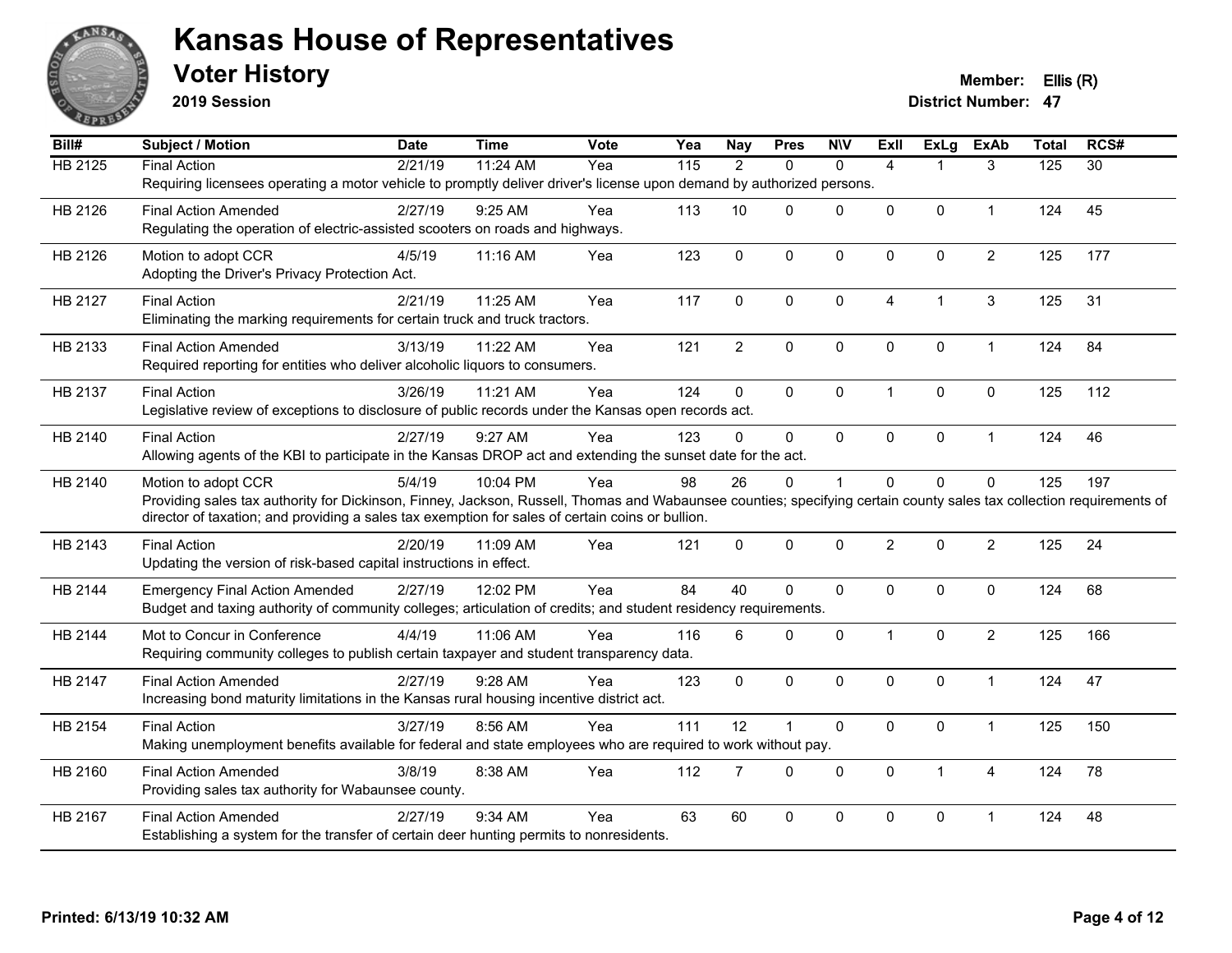

**2019 Session**

**Voter History Member: Ellis (R)** 

| Bill#          | <b>Subject / Motion</b>                                                                                                                                                                                               | <b>Date</b> | <b>Time</b> | <b>Vote</b> | Yea | Nay            | <b>Pres</b>  | <b>NIV</b>   | ExII           | ExLg        | <b>ExAb</b>    | <b>Total</b> | RCS# |
|----------------|-----------------------------------------------------------------------------------------------------------------------------------------------------------------------------------------------------------------------|-------------|-------------|-------------|-----|----------------|--------------|--------------|----------------|-------------|----------------|--------------|------|
| <b>HB 2167</b> | Motion to adopt CCR                                                                                                                                                                                                   | 4/5/19      | 6:17 PM     | Nay         | 114 | 3              | $\Omega$     | 3            | $\Omega$       | 0           | 5              | 125          | 189  |
|                | Senate Substitute for HB 2167 by Committee on Agriculture and Natural Resources - Establishing a commercial industrial hemp program.                                                                                  |             |             |             |     |                |              |              |                |             |                |              |      |
| HB 2168        | <b>Final Action Amended</b>                                                                                                                                                                                           | 2/27/19     | $9:35$ AM   | Yea         | 122 |                | 0            | $\Omega$     | $\Omega$       | 0           | 1              | 124          | 49   |
|                | Authorizing the state board of regents to sell and convey certain real property in Cherokee, Riley, Saline and Douglas counties on behalf of Kansas state university and<br>the university of Kansas.                 |             |             |             |     |                |              |              |                |             |                |              |      |
| HB 2173        | <b>Final Action Amended</b><br>Establishing a commercial industrial hemp program.                                                                                                                                     | 3/26/19     | 11:22 AM    | Nay         | 119 | 5              | 0            | 0            | $\mathbf{1}$   | 0           | 0              | 125          | 113  |
| HB 2174        | <b>Final Action</b><br>Extending the sunset date of the state use law for five years.                                                                                                                                 | 2/27/19     | $9:36$ AM   | Yea         | 123 | $\mathbf 0$    | 0            | 0            | $\mathbf 0$    | $\mathbf 0$ | $\mathbf{1}$   | 124          | 50   |
| HB 2177        | <b>Final Action</b><br>Pertaining to the accounting treatment of certain derivative instruments of fixed index annuities.                                                                                             | 2/27/19     | 9:38 AM     | Yea         | 122 | $\overline{2}$ | $\Omega$     | 0            | $\mathbf{0}$   | $\Omega$    | $\mathbf 0$    | 124          | 51   |
| HB 2177        | Motion to adopt CCR<br>Updating accounting and reporting requirements of hedging transactions, risk-based capital instructions and enterprise risk reports and updating definitions for<br>fraudulent insurance acts. | 4/5/19      | 3:04 PM     | Yea         | 120 | $\overline{1}$ | $\Omega$     | $\Omega$     | $\Omega$       | $\Omega$    | 4              | 125          | 182  |
| HB 2178        | <b>Final Action Amended</b><br>Amending the Kansas underground utility damage prevention act.                                                                                                                         | 2/27/19     | 9:39 AM     | Yea         | 122 | $\overline{2}$ | $\Omega$     | 0            | $\mathbf 0$    | $\Omega$    | $\mathbf 0$    | 124          | 52   |
| HB 2178        | Motion to Concur<br>Amending the Kansas underground utility damage prevention act.                                                                                                                                    | 4/1/19      | 2:17 PM     | Yea         | 120 | $\mathbf 0$    | 0            | $\mathbf{1}$ | $\mathbf{1}$   | $\mathbf 0$ | $\overline{3}$ | 125          | 160  |
| HB 2179        | <b>Final Action</b><br>Adopting the Driver's Privacy Protection Act.                                                                                                                                                  | 3/25/19     | 10:32 AM    | Yea         | 124 | $\mathbf 0$    | 0            | $\mathbf 0$  | $\mathbf{1}$   | 0           | 0              | 125          | 102  |
| HB 2185        | <b>Final Action Amended</b><br>Clarifying the naturopathic medicine scope of practice to include diagnostic imaging.                                                                                                  | 2/27/19     | 9:40 AM     | Yea         | 123 | $\mathbf{1}$   | 0            | 0            | $\mathbf 0$    | 0           | 0              | 124          | 53   |
| HB 2188        | <b>Final Action</b><br>Dissolving the White Clay watershed district no. 26, city of Atchison assumes obligations and amending the tax lid relating to the dissolution of any taxing subdivision.                      | 3/19/19     | 11:20 AM    | Yea         | 125 | $\mathbf{0}$   | $\mathbf{0}$ | $\Omega$     | $\mathbf{0}$   | $\Omega$    | $\Omega$       | 125          | 88   |
| HB 2191        | <b>Final Action</b><br>Amending the procedure for execution of a search warrant for electronically stored information.                                                                                                | 2/27/19     | 9:41 AM     | Yea         | 124 | $\mathbf 0$    | $\Omega$     | 0            | $\mathbf 0$    | 0           | 0              | 124          | 54   |
| HB 2198        | <b>Final Action</b><br>Allowing the use of expedited partner therapy to treat a sexually transmitted disease.                                                                                                         | 2/27/19     | 9:45 AM     | Nay         | 89  | 35             | 0            | 0            | $\mathbf 0$    | $\Omega$    | 0              | 124          | 55   |
| HB 2199        | <b>Final Action</b><br>Amending documentation requirements related to preparation of dead bodies.                                                                                                                     | 2/20/19     | 11:10 AM    | Yea         | 120 | $\mathbf{1}$   | $\mathbf{0}$ | 0            | $\overline{2}$ | $\Omega$    | $\overline{2}$ | 125          | 25   |
| HB 2201        | <b>Final Action</b><br>Updating statutory references necessitated by 2012 executive reorganization order no. 41 related to administration of tuberculosis programs.                                                   | 2/25/19     | 11:20 AM    | Yea         | 118 | $\mathbf{0}$   | $\mathbf{0}$ | $\Omega$     |                |             | 4              | 124          | 37   |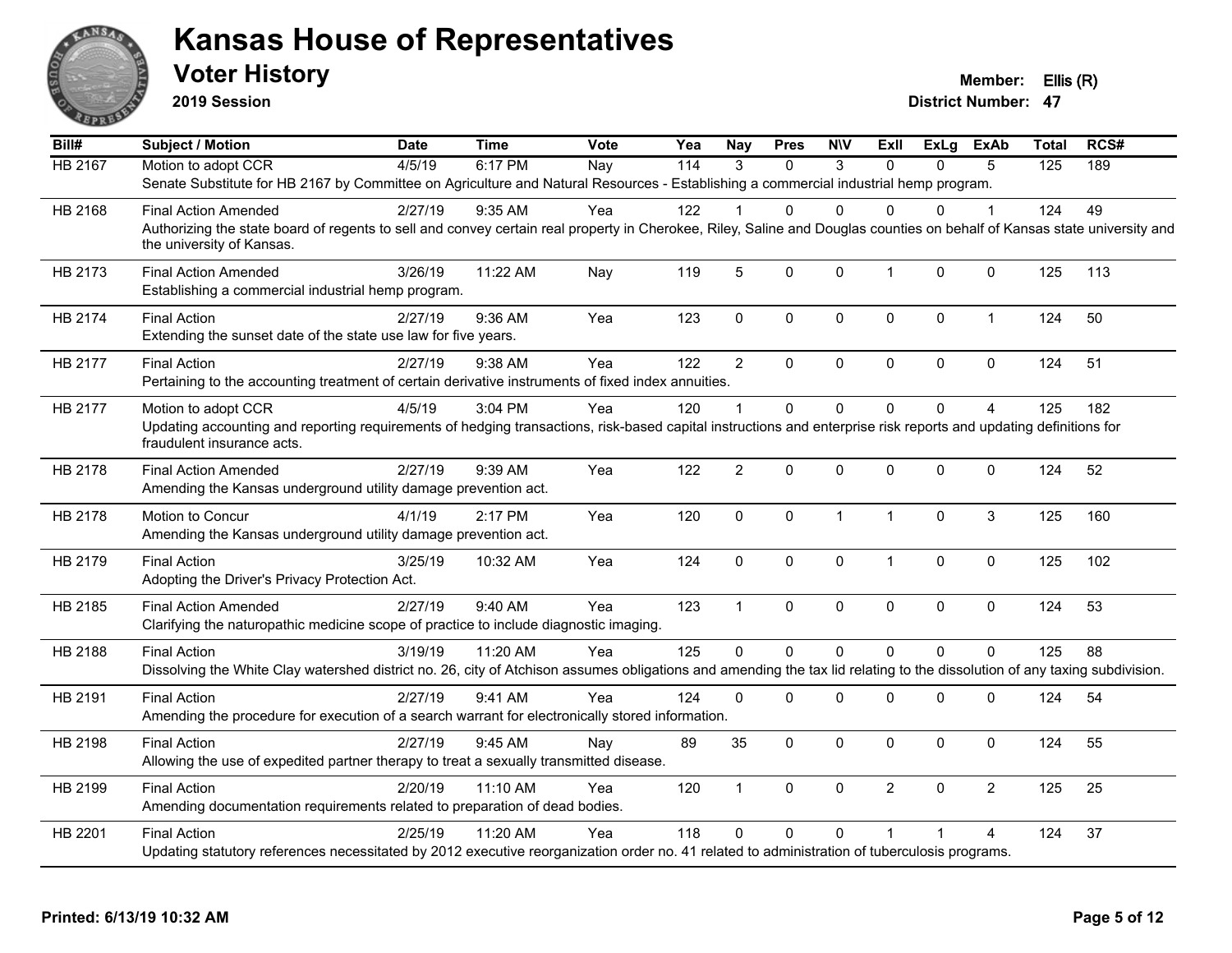

**2019 Session**

| Bill#          | <b>Subject / Motion</b>                                                                                                                                                                                                                                                                                                                              | <b>Date</b> | <b>Time</b> | <b>Vote</b> | Yea | Nav             | <b>Pres</b>  | <b>NIV</b>     | ExII         | ExLg        | ExAb           | Total | RCS# |
|----------------|------------------------------------------------------------------------------------------------------------------------------------------------------------------------------------------------------------------------------------------------------------------------------------------------------------------------------------------------------|-------------|-------------|-------------|-----|-----------------|--------------|----------------|--------------|-------------|----------------|-------|------|
| <b>HB 2203</b> | <b>Emergency Final Action</b>                                                                                                                                                                                                                                                                                                                        | 2/27/19     | 11:58 AM    | Yea         | 92  | $\overline{32}$ | $\Omega$     | $\Omega$       | $\Omega$     | $\Omega$    | $\Omega$       | 124   | 66   |
|                | Exempting individuals employed by the Kansas academies of U.S. department of defense STARBASE program from KPERS working after retirement requirements<br>and authorizing reimbursement of suspended retirement benefits for certain retirants.                                                                                                      |             |             |             |     |                 |              |                |              |             |                |       |      |
| HB 2203        | Motion to adopt CCR<br>Reconciling amendments to certain statutes.                                                                                                                                                                                                                                                                                   | 5/5/19      | 1:04 AM     | Yea         | 121 | $\Omega$        | $\Omega$     | $\overline{4}$ | $\Omega$     | $\Omega$    | $\mathbf{0}$   | 125   | 202  |
| HB 2206        | <b>Final Action</b><br>Changing the bonding and cost requirements for animals taken into custody under a violation of cruelty to animals.                                                                                                                                                                                                            | 2/27/19     | 9:46 AM     | Yea         | 124 | $\Omega$        | $\Omega$     | $\mathbf 0$    | $\Omega$     | $\Omega$    | $\mathbf 0$    | 124   | 56   |
| HB 2209        | <b>Final Action</b><br>Authorizing the state board of regents to purchase cybersecurity insurance.                                                                                                                                                                                                                                                   | 2/27/19     | 9:47 AM     | Yea         | 124 | $\Omega$        | 0            | $\mathbf 0$    | $\mathbf{0}$ | 0           | $\mathbf 0$    | 124   | 57   |
| HB 2209        | Motion to Adopt CCR<br>Establishing the unclaimed life insurance benefits act, updating certain definitions pertaining to unfair trade practices and association health plans, and providing for<br>third party administrator fees, the purchase of cybersecurity insurance by the Kansas board of regents and certain healthcare benefits coverage. | 4/5/19      | 12:50 PM    | Yea         | 84  | 39              | 0            | $\Omega$       | 0            | 0           | $\overline{2}$ | 125   | 180  |
| HB 2211        | <b>Final Action</b><br>Allowing judges to waive or reduce driver's license reinstatement fees.                                                                                                                                                                                                                                                       | 2/27/19     | 9:48 AM     | Yea         | 122 | $\overline{2}$  | $\Omega$     | $\mathbf 0$    | $\Omega$     | $\Omega$    | $\mathbf 0$    | 124   | 58   |
| HB 2214        | <b>Final Action Amended</b><br>Changing the definition of school bus for purposes of the motor-fuel tax law.                                                                                                                                                                                                                                         | 2/27/19     | 9:49 AM     | Yea         | 124 | $\mathbf 0$     | $\mathbf 0$  | $\pmb{0}$      | $\Omega$     | 0           | $\mathbf 0$    | 124   | 59   |
| HB 2214        | Motion to Adopt CCR<br>Senate Substitute for HB 2214 by Committee on Transportation - Providing for an increase in registration fees for electric and hybrid vehicles.                                                                                                                                                                               | 4/5/19      | 3:23 PM     | Yea         | 80  | 41              | 0            | $\mathbf 0$    | $\Omega$     | $\Omega$    | 4              | 125   | 183  |
| HB 2215        | <b>Final Action</b><br>Kansas state fair board is authorized to create a nonprofit corporation for the benefit of the state fair.                                                                                                                                                                                                                    | 2/26/19     | 9:23 AM     | Yea         | 122 | $\Omega$        | 0            | $\overline{1}$ | $\Omega$     | $\Omega$    | $\mathbf 1$    | 124   | 38   |
| HB 2223        | <b>Emergency Final Action Amended</b><br>Replacing vineyard permits with producer permits to allow individuals to use a wider variety of agricultural products in the production of wine under such permit.                                                                                                                                          | 2/27/19     | 12:03 PM    | Yea         | 124 | $\Omega$        | $\Omega$     | $\Omega$       | $\Omega$     | $\Omega$    | $\Omega$       | 124   | 69   |
| HB 2223        | Motion to adopt CCR<br>Adopting economic development program evaluation and information disclosure regimes and expanding economic development incentive financing to address<br>housing shortages.                                                                                                                                                   | 5/2/19      | 11:35 AM    | Yea         | 123 | 0               | $\Omega$     |                | $\Omega$     | 0           |                | 125   | 191  |
| HB 2225        | <b>Final Action</b><br>Adding on-track train equipment to the circumstances that a vehicle driver must stop at railroad crossings.                                                                                                                                                                                                                   | 2/27/19     | 9:50 AM     | Yea         | 121 | 3               | $\mathbf 0$  | $\pmb{0}$      | $\Omega$     | $\mathbf 0$ | $\mathbf 0$    | 124   | 60   |
| HB 2225        | Motion to adopt CCR<br>Senate Substitute for HB 2225 by Committee on Transportation - Providing for an increase in permit fees for oversize or overweight vehicles and required registration<br>for escort vehicle service operators.                                                                                                                | 4/5/19      | 11:19 AM    | Yea         | 91  | 32              | $\Omega$     | $\mathbf 0$    | $\Omega$     | $\Omega$    | 2              | 125   | 178  |
| HB 2239        | <b>Final Action Amended</b><br>Liquor sales by licensees in common consumption areas.                                                                                                                                                                                                                                                                | 2/27/19     | 9:51 AM     | Nay         | 121 | 3               | $\mathbf{0}$ | $\Omega$       | $\Omega$     | $\Omega$    | $\mathbf{0}$   | 124   | 61   |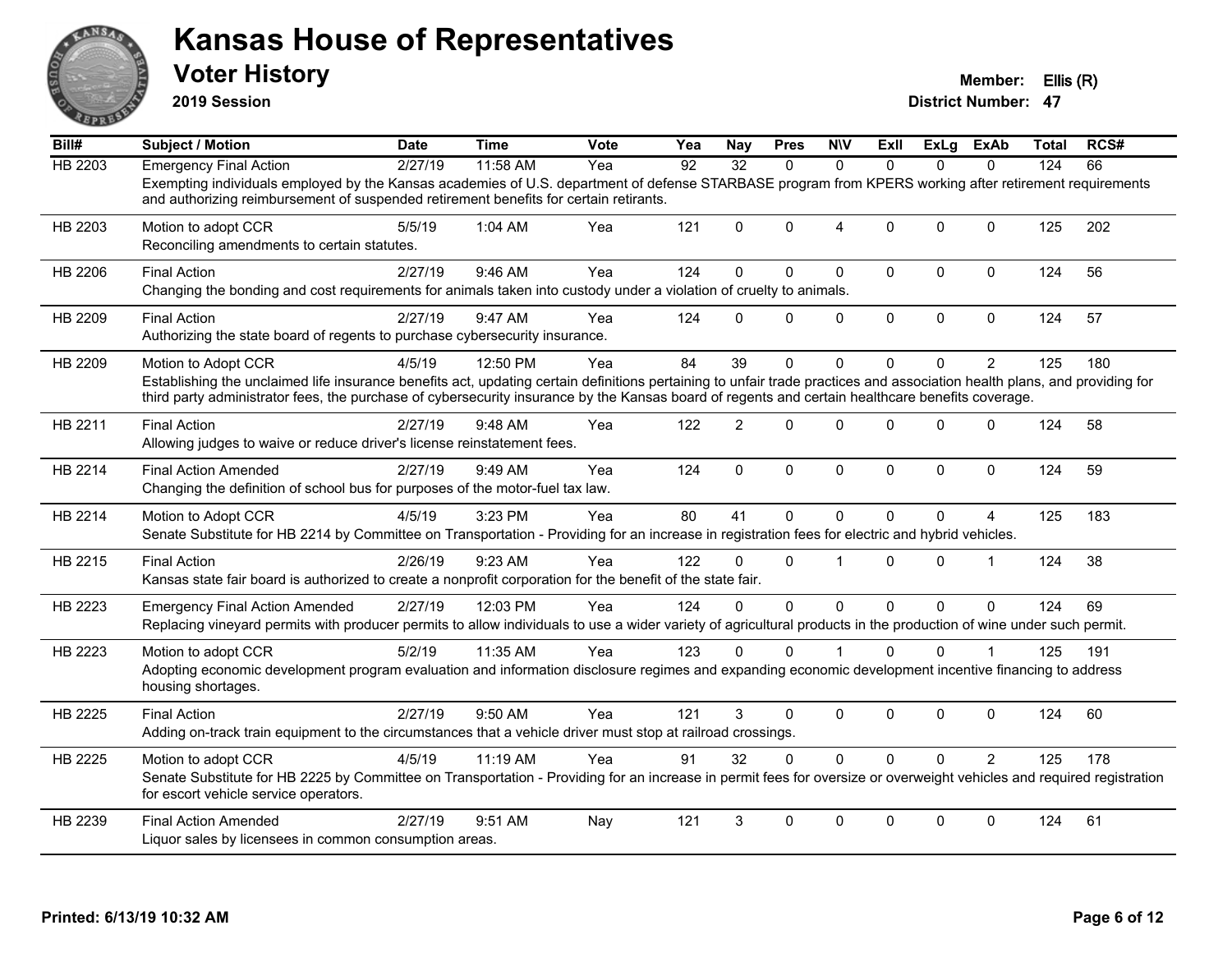

**2019 Session**

| Bill#   | Subject / Motion                                                                                                                                                                                                                           | <b>Date</b> | <b>Time</b> | Vote | Yea            | Nay          | <b>Pres</b>  | <b>NIV</b>     | <b>ExII</b>    | <b>ExLg</b>  | <b>ExAb</b>    | Total | RCS# |
|---------|--------------------------------------------------------------------------------------------------------------------------------------------------------------------------------------------------------------------------------------------|-------------|-------------|------|----------------|--------------|--------------|----------------|----------------|--------------|----------------|-------|------|
| HB 2243 | <b>Final Action Amended</b>                                                                                                                                                                                                                | 2/27/19     | 9:52 AM     | Yea  | 118            | 6            | $\Omega$     | $\Omega$       | $\Omega$       | $\Omega$     | $\Omega$       | 124   | 62   |
|         | Exempting animal shelters from registration requirements as a charitable organization.                                                                                                                                                     |             |             |      |                |              |              |                |                |              |                |       |      |
| HB 2244 | <b>Final Action Amended</b>                                                                                                                                                                                                                | 3/27/19     | $9:00$ AM   | Nay  | 89             | 35           | $\mathbf{0}$ | $\Omega$       | $\mathbf{0}$   | $\mathbf{0}$ | $\mathbf{1}$   | 125   | 151  |
|         | Authorizing the use of cannabidiol treatment preparation to treat certain medical conditions.                                                                                                                                              |             |             |      |                |              |              |                |                |              |                |       |      |
| HB 2246 | <b>Final Action</b>                                                                                                                                                                                                                        | 2/27/19     | 9:15 AM     | Yea  | 121            | $\mathbf{1}$ | 0            | $\mathbf{1}$   | $\mathbf 0$    | $\mathbf 0$  | $\mathbf{1}$   | 124   | 40   |
|         | Changing the requirements to begin production on distinctive license plates.                                                                                                                                                               |             |             |      |                |              |              |                |                |              |                |       |      |
| HB 2246 | Mot to Concur in Conference                                                                                                                                                                                                                | 4/5/19      | 3:47 PM     | Nay  | $\overline{7}$ | 114          | $\mathbf 0$  | $\mathbf 0$    | $\mathbf 0$    | $\mathbf 0$  | $\overline{4}$ | 125   | 185  |
|         | Changing the requirements to begin production on distinctive license plates and providing for the proud educator, alpha kappa alpha, knights of Columbus and current                                                                       |             |             |      |                |              |              |                |                |              |                |       |      |
|         | and veteran members of the United States army, navy, marine corps, air force and coast guard license plates.                                                                                                                               |             |             |      |                |              |              |                |                |              |                |       |      |
| HB 2248 | <b>Final Action</b>                                                                                                                                                                                                                        | 2/27/19     | 9:54 AM     | Yea  | 122            | 2            | $\Omega$     | $\mathbf 0$    | $\Omega$       | $\mathbf{0}$ | $\mathbf{0}$   | 124   | 63   |
|         | Allowing all-terrain vehicles to cross federal or state highways.                                                                                                                                                                          |             |             |      |                |              |              |                |                |              |                |       |      |
| HB 2248 | Motion to adopt CCR                                                                                                                                                                                                                        | 5/5/19      | 1:20 AM     | Yea  | 110            | 11           | $\mathbf 0$  | 4              | $\Omega$       | $\mathbf 0$  | 0              | 125   | 203  |
|         | Delaying enforcement of the scrap metal theft reduction act, transferring responsibility for the scrap metal database to the Kansas bureau of investigation, reducing the                                                                  |             |             |      |                |              |              |                |                |              |                |       |      |
|         | registration fee for scrap metal dealers and changing scrap metal dealer obligations under the scrap metal theft reduction act; amending the definition of "consumer<br>transaction" and "supplier" in the Kansas consumer protection act. |             |             |      |                |              |              |                |                |              |                |       |      |
|         |                                                                                                                                                                                                                                            |             |             |      |                |              |              |                |                |              |                |       |      |
| HB 2274 | <b>Final Action Amended</b>                                                                                                                                                                                                                | 3/26/19     | 11:28 AM    | Yea  | 85             | 39           | $\Omega$     | $\mathbf 0$    | $\mathbf 1$    | $\mathbf{0}$ | $\Omega$       | 125   | 114  |
|         | Requiring notification to patients that the effects of a medication abortion may be reversible.                                                                                                                                            |             |             |      |                |              |              |                |                |              |                |       |      |
| HB 2279 | <b>Emergency Final Action Amended</b>                                                                                                                                                                                                      | 2/27/19     | 12:07 PM    | Yea  | 124            | $\mathbf 0$  | $\mathbf 0$  | $\mathsf 0$    | $\Omega$       | $\mathbf 0$  | $\mathbf 0$    | 124   | 73   |
|         | Requiring law enforcement officers to provide information about timing of release from custody when an arrest is made following a domestic violence call.                                                                                  |             |             |      |                |              |              |                |                |              |                |       |      |
| HB 2281 | <b>Final Action</b>                                                                                                                                                                                                                        | 2/27/19     | 9:55 AM     | Yea  | 102            | 22           | $\Omega$     | $\Omega$       | $\Omega$       | $\Omega$     | $\Omega$       | 124   | 64   |
|         | Providing that a court order modifying a criminal sentence only modifies the portion of the sentence referenced by the court and not remaining portions of the original                                                                    |             |             |      |                |              |              |                |                |              |                |       |      |
|         | sentence.                                                                                                                                                                                                                                  |             |             |      |                |              |              |                |                |              |                |       |      |
| HB 2290 | <b>Final Action Amended</b>                                                                                                                                                                                                                | 2/27/19     | 9:56 AM     | Yea  | 124            | $\Omega$     | $\mathbf{0}$ | $\Omega$       | $\Omega$       | $\mathbf{0}$ | $\mathbf{0}$   | 124   | 65   |
|         | Creating a crime victims compensation division within the attorney general's office.                                                                                                                                                       |             |             |      |                |              |              |                |                |              |                |       |      |
| HB 2290 | Motion to adopt CCR                                                                                                                                                                                                                        | 5/5/19      | 12:25 AM    | Yea  | 123            | $\Omega$     | $\Omega$     | $\overline{2}$ | $\Omega$       | $\Omega$     | $\Omega$       | 125   | 201  |
|         | Establishing the Kansas closed case task force; creating the Kansas criminal justice reform commission; concerning criminal history record checks for entities                                                                             |             |             |      |                |              |              |                |                |              |                |       |      |
|         | providing care to children, the elderly or individuals with disabilities; creating a Kansas victim information and notification everyday (VINE) coordinator, a Kansas youth                                                                |             |             |      |                |              |              |                |                |              |                |       |      |
|         | suicide prevention coordinator, and a crime victims compensation division within the office of the attorney general; legislative review of exceptions to disclosure of                                                                     |             |             |      |                |              |              |                |                |              |                |       |      |
|         | public records under the Kansas open records act; and changing tort claims fund obligations for claims involving alleged violations of the Kansas open meetings act<br>and open records act.                                               |             |             |      |                |              |              |                |                |              |                |       |      |
|         |                                                                                                                                                                                                                                            |             |             |      |                |              |              |                |                |              |                |       |      |
| HB 2307 | <b>Final Action Amended</b>                                                                                                                                                                                                                | 3/26/19     | 11:32 AM    | Yea  | 91             | 33           | $\mathbf{0}$ | $\Omega$       | $\mathbf{1}$   | $\mathbf{0}$ | $\Omega$       | 125   | 115  |
|         | Establishing non-covered dental benefits under health insurance plans and limitations on plan changes.                                                                                                                                     |             |             |      |                |              |              |                |                |              |                |       |      |
| HB 2314 | <b>Final Action Amended</b>                                                                                                                                                                                                                | 3/26/19     | 11:33 AM    | Yea  | 97             | 27           | $\mathbf{0}$ | $\mathbf 0$    | $\overline{1}$ | $\Omega$     | $\mathbf{0}$   | 125   | 116  |
|         | Rehabilitation of abandoned property by cities.                                                                                                                                                                                            |             |             |      |                |              |              |                |                |              |                |       |      |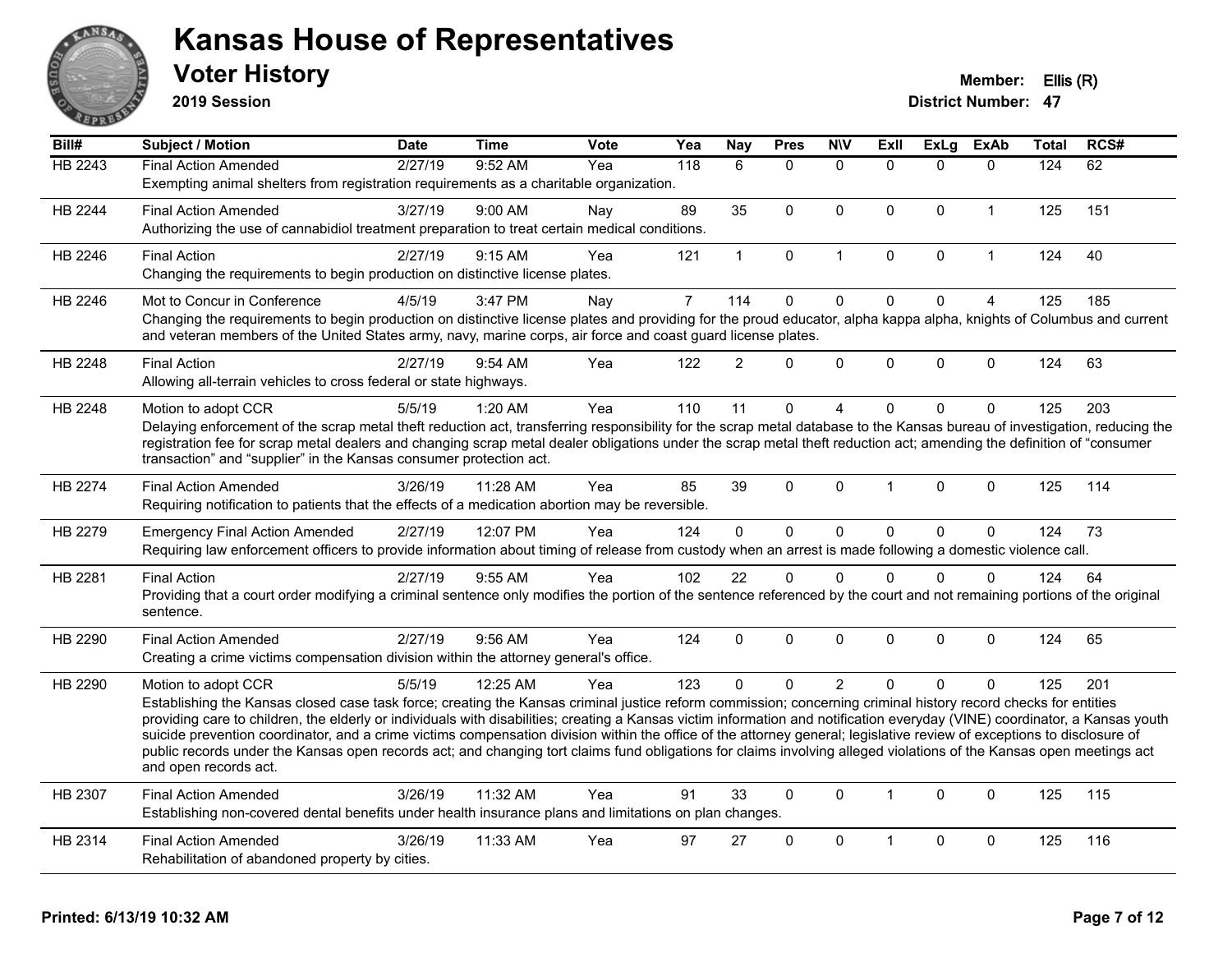

**2019 Session**

| Bill#           | Subject / Motion                                                                                                                                                       | <b>Date</b> | <b>Time</b> | <b>Vote</b> | Yea             | <b>Nay</b>      | <b>Pres</b>  | <b>NIV</b>     | <b>Exll</b>    | <b>ExLg</b> | <b>ExAb</b>      | <b>Total</b> | RCS#           |
|-----------------|------------------------------------------------------------------------------------------------------------------------------------------------------------------------|-------------|-------------|-------------|-----------------|-----------------|--------------|----------------|----------------|-------------|------------------|--------------|----------------|
| HB 2326         | <b>Final Action Amended</b>                                                                                                                                            | 3/27/19     | 9:02 AM     | Yea         | $\overline{83}$ | $\overline{41}$ | $\mathbf{0}$ | $\mathbf{0}$   | $\mathbf{0}$   | $\Omega$    |                  | 125          | 152            |
|                 | Recognizing licenses to carry a concealed firearm issued by other jurisdictions.                                                                                       |             |             |             |                 |                 |              |                |                |             |                  |              |                |
| HB 2336         | <b>Emergency Final Action</b>                                                                                                                                          | 2/27/19     | 12:04 PM    | Yea         | 124             | $\Omega$        | $\Omega$     | $\mathbf{0}$   | $\Omega$       | $\Omega$    | $\mathbf 0$      | 124          | 70             |
|                 | Clarifying when offenders under supervision of the secretary of corrections are awarded jail credit.                                                                   |             |             |             |                 |                 |              |                |                |             |                  |              |                |
| HB 2346         | <b>Emergency Final Action Amended</b>                                                                                                                                  | 2/27/19     | 12:06 PM    | Yea         | 113             | 11              | 0            | 0              | 0              | 0           | 0                | 124          | 72             |
|                 | Relating to standards for school-administered vision screenings.                                                                                                       |             |             |             |                 |                 |              |                |                |             |                  |              |                |
| HB 2360         | <b>Emergency Final Action Amended</b>                                                                                                                                  | 2/27/19     | 12:05 PM    | Yea         | 124             | $\mathbf 0$     | 0            | $\mathbf 0$    | $\Omega$       | $\Omega$    | $\mathbf 0$      | 124          | 71             |
|                 | Concerning background checks of employees and volunteers that have unsupervised access to children, the elderly or individuals with disabilities.                      |             |             |             |                 |                 |              |                |                |             |                  |              |                |
| HB 2365         | <b>Final Action</b>                                                                                                                                                    | 2/26/19     | $9:24$ AM   | Yea         | 122             | U               | $\Omega$     |                | $\Omega$       | $\Omega$    | 1                | 124          | 39             |
|                 | Providing for confidential communications of Kansas national guard members in peer support counseling sessions.                                                        |             |             |             |                 |                 |              |                |                |             |                  |              |                |
| HB 2365         | Mot to Concur in Conference                                                                                                                                            | 4/4/19      | 2:42 PM     | Yea         | 121             |                 | $\Omega$     | $\overline{2}$ | $\mathbf{0}$   | 0           | $\mathbf{1}$     | 125          | 167            |
|                 | Providing for confidential communications of Kansas national guard members in peer support counseling sessions.                                                        |             |             |             |                 |                 |              |                |                |             |                  |              |                |
| HB 2369         | <b>Final Action Amended</b>                                                                                                                                            | 3/27/19     | 9:03 AM     | Yea         | 114             | 10              | $\Omega$     | $\Omega$       | $\overline{0}$ | $\Omega$    |                  | 125          | 153            |
|                 | Authorizing the secretary of transportation to designate toll projects on new and existing highways and changing financing requirements for toll or turnpike projects. |             |             |             |                 |                 |              |                |                |             |                  |              |                |
| HB 2371         | <b>Final Action Amended</b>                                                                                                                                            | 3/27/19     | 9:04 AM     | Yea         | 102             | 22              | $\Omega$     | $\Omega$       | $\Omega$       | $\Omega$    | $\overline{1}$   | 125          | 154            |
|                 | Providing for an increase in permit fees for oversize or overweight vehicles and requiring registration for escort vehicle service operators.                          |             |             |             |                 |                 |              |                |                |             |                  |              |                |
| HB 2372         | <b>Final Action Amended</b>                                                                                                                                            | 3/27/19     | 9:06 AM     | Yea         | 73              | 51              | 0            | $\mathbf 0$    | $\Omega$       | 0           | $\mathbf{1}$     | 125          | 155            |
|                 | Providing for an increase in registration fees for electric and hybrid vehicles.                                                                                       |             |             |             |                 |                 |              |                |                |             |                  |              |                |
| HB 2389         | <b>Final Action Amended</b>                                                                                                                                            | 3/26/19     | 11:35 AM    | Yea         | 122             | $\overline{2}$  | $\pmb{0}$    | $\pmb{0}$      | 1              | $\mathbf 0$ | $\pmb{0}$        | 125          | 117            |
|                 | Requiring electronic prescriptions for certain controlled substances.                                                                                                  |             |             |             |                 |                 |              |                |                |             |                  |              |                |
| HB 2396         | <b>Final Action Amended</b>                                                                                                                                            | 3/26/19     | 11:36 AM    | Yea         | 97              | 27              | $\mathbf 0$  | $\mathbf 0$    | $\mathbf{1}$   | $\Omega$    | $\mathbf 0$      | 125          | 118            |
|                 | Allowing use of certified drug abuse treatment programs for certain offenders convicted of unlawful cultivation or distribution of controlled substances.              |             |             |             |                 |                 |              |                |                |             |                  |              |                |
| HB 2402         | <b>Final Action Amended</b>                                                                                                                                            | 3/27/19     | $9:08$ AM   | Yea         | 106             | 18              | $\Omega$     | $\mathbf{0}$   | $\Omega$       | $\Omega$    | 1                | 125          | 156            |
|                 | Authorizing certain business entities to hire physicians and chiropractors.                                                                                            |             |             |             |                 |                 |              |                |                |             |                  |              |                |
| <b>HCR 5015</b> | <b>EFA Amend and Debate</b>                                                                                                                                            | 5/29/19     | 11:33 AM    | Yea         | 116             | $\Omega$        | 0            | $\mathbf 0$    | 0              | 0           | $\boldsymbol{9}$ | 125          | 204            |
|                 | Ratifying and providing for continuation of the May 9, 2019, state of disaster emergency declaration for certain Kansas counties.                                      |             |             |             |                 |                 |              |                |                |             |                  |              |                |
| HR 6004         | <b>Final Action Amended</b>                                                                                                                                            | 1/23/19     | 11:14 AM    | Yea         | 104             | 15              | $\Omega$     | $\mathbf 0$    | $\overline{2}$ | $\Omega$    | $\overline{4}$   | 125          | $\overline{7}$ |
|                 | Permanent rules of the House of Representatives for the 2019-2020 biennium.                                                                                            |             |             |             |                 |                 |              |                |                |             |                  |              |                |
| HR 6018         | <b>Final Action</b>                                                                                                                                                    | 3/26/19     | 11:37 AM    | Yea         | 124             | $\mathbf 0$     | $\mathbf 0$  | $\mathbf 0$    | 1              | 0           | $\mathbf 0$      | 125          | 119            |
|                 | Requesting the federal government address water issues in the Arkansas River basis.                                                                                    |             |             |             |                 |                 |              |                |                |             |                  |              |                |
| SB <sub>9</sub> | <b>Final Action</b>                                                                                                                                                    | 2/22/19     | 11:13 AM    | Yea         | 117             | $\Omega$        | $\Omega$     | $\mathbf{0}$   | 3              | $\Omega$    | 5                | 125          | 36             |
|                 | Authorizing the transfer of \$115,000,000 from the state general fund to the Kansas public employees retirement fund during fiscal year 2019.                          |             |             |             |                 |                 |              |                |                |             |                  |              |                |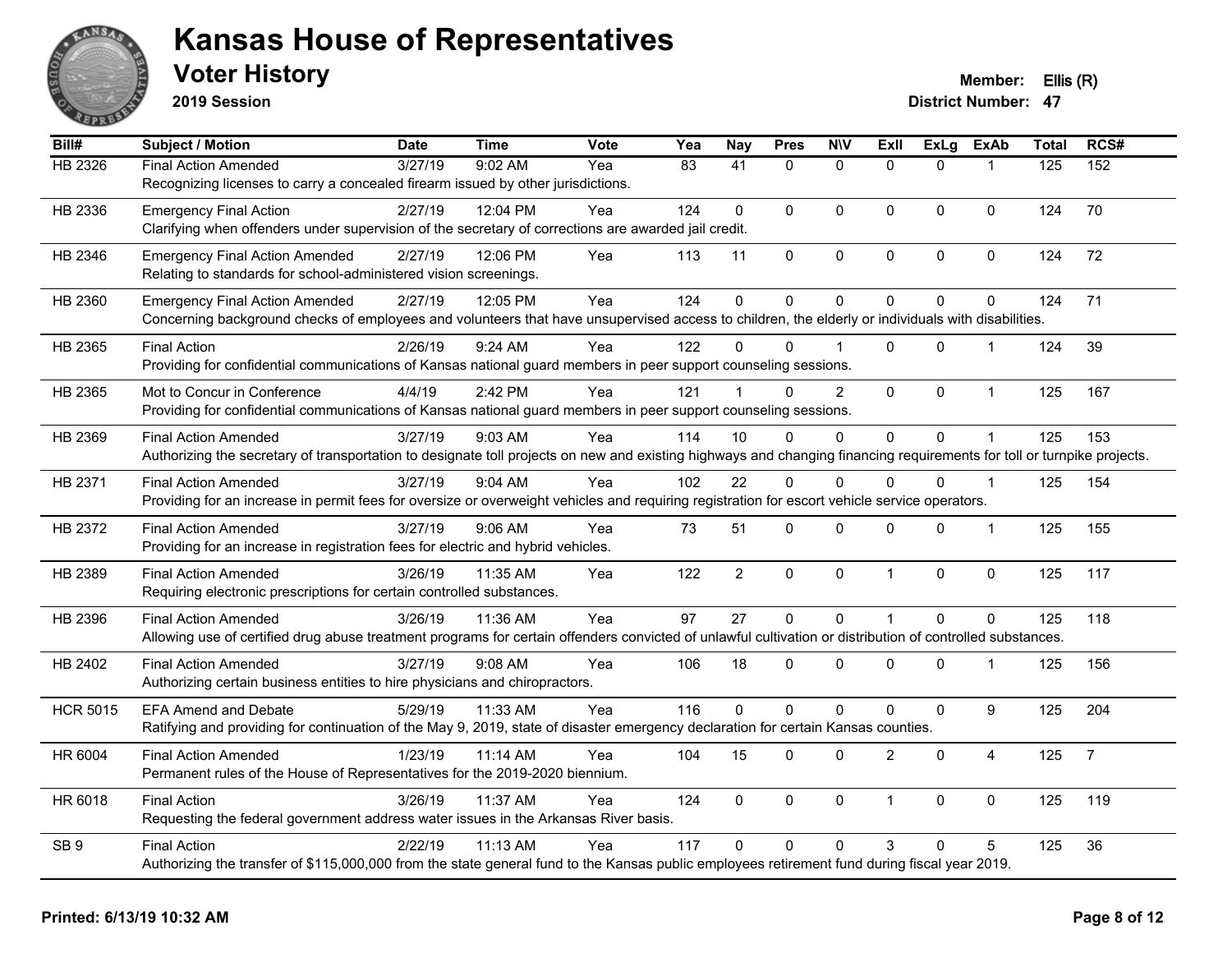

**2019 Session**

| Bill#        | Subject / Motion                                                                                                                                                                                                                                                                                                                                                                                                                                                                                                                                                                                                                                                                                                                                                                                                                                                                                                                                                                                                                                                                                                                                                                                     | <b>Date</b> | <b>Time</b> | Vote | Yea | <b>Nay</b>   | <b>Pres</b>  | <b>N\V</b>   | ExII           | <b>ExLg</b> | <b>ExAb</b>    | <b>Total</b> | RCS# |
|--------------|------------------------------------------------------------------------------------------------------------------------------------------------------------------------------------------------------------------------------------------------------------------------------------------------------------------------------------------------------------------------------------------------------------------------------------------------------------------------------------------------------------------------------------------------------------------------------------------------------------------------------------------------------------------------------------------------------------------------------------------------------------------------------------------------------------------------------------------------------------------------------------------------------------------------------------------------------------------------------------------------------------------------------------------------------------------------------------------------------------------------------------------------------------------------------------------------------|-------------|-------------|------|-----|--------------|--------------|--------------|----------------|-------------|----------------|--------------|------|
| <b>SB 15</b> | <b>Final Action Amended</b>                                                                                                                                                                                                                                                                                                                                                                                                                                                                                                                                                                                                                                                                                                                                                                                                                                                                                                                                                                                                                                                                                                                                                                          | 3/26/19     | 11:39 AM    | Yea  | 124 | $\Omega$     | $\Omega$     | $\mathbf{0}$ | $\overline{1}$ | $\Omega$    | $\mathbf{0}$   | 125          | 120  |
|              | Amending the definition of "service-connected" in the Kansas police and firemen's retirement system.                                                                                                                                                                                                                                                                                                                                                                                                                                                                                                                                                                                                                                                                                                                                                                                                                                                                                                                                                                                                                                                                                                 |             |             |      |     |              |              |              |                |             |                |              |      |
| <b>SB 15</b> | Motion to adopt CCR                                                                                                                                                                                                                                                                                                                                                                                                                                                                                                                                                                                                                                                                                                                                                                                                                                                                                                                                                                                                                                                                                                                                                                                  | 4/4/19      | 2:45 PM     | Yea  | 122 |              | 0            |              | $\Omega$       | 0           |                | 125          | 168  |
|              | Amending public health provisions relating to behavioral sciences regulatory board professional licensure, naturopathic doctor scope of practice and adult care home<br>licensure and receivership.                                                                                                                                                                                                                                                                                                                                                                                                                                                                                                                                                                                                                                                                                                                                                                                                                                                                                                                                                                                                  |             |             |      |     |              |              |              |                |             |                |              |      |
| <b>SB 16</b> | Final Action Sub Bill                                                                                                                                                                                                                                                                                                                                                                                                                                                                                                                                                                                                                                                                                                                                                                                                                                                                                                                                                                                                                                                                                                                                                                                | 3/26/19     | 11:57 AM    | Yea  | 63  | 61           | 0            | 0            | $\overline{1}$ | $\Omega$    | $\mathbf 0$    | 125          | 121  |
|              | House Substitute for SB 16 by Committee on K-12 Education Budget - Making appropriations for the department of education for FY 2020 and FY 2021 in response to<br>litigation; increasing BASE aid for certain school years; and other amendments related to education.                                                                                                                                                                                                                                                                                                                                                                                                                                                                                                                                                                                                                                                                                                                                                                                                                                                                                                                              |             |             |      |     |              |              |              |                |             |                |              |      |
| <b>SB 16</b> | Motion to adopt CCR                                                                                                                                                                                                                                                                                                                                                                                                                                                                                                                                                                                                                                                                                                                                                                                                                                                                                                                                                                                                                                                                                                                                                                                  | 4/4/19      | 3:43 PM     | Yea  | 76  | 47           | 0            |              | $\Omega$       | $\mathbf 0$ | $\mathbf{1}$   | 125          | 170  |
|              | House Substitute for SB 16 by Committee on K-12 Education Budget - Making appropriations for the department of education for FY 2020 and FY 2021 in response to<br>litigation; increasing BASE aid for certain school years; and other amendments related to education.                                                                                                                                                                                                                                                                                                                                                                                                                                                                                                                                                                                                                                                                                                                                                                                                                                                                                                                              |             |             |      |     |              |              |              |                |             |                |              |      |
| <b>SB 17</b> | <b>Final Action</b>                                                                                                                                                                                                                                                                                                                                                                                                                                                                                                                                                                                                                                                                                                                                                                                                                                                                                                                                                                                                                                                                                                                                                                                  | 3/13/19     | 11:23 AM    | Yea  | 101 | 22           | 0            | 0            | $\mathbf 0$    | 0           | 1              | 124          | 85   |
|              | Requiring class M driver's licenses when operating a motorcycle registered under a temporary permit.                                                                                                                                                                                                                                                                                                                                                                                                                                                                                                                                                                                                                                                                                                                                                                                                                                                                                                                                                                                                                                                                                                 |             |             |      |     |              |              |              |                |             |                |              |      |
| <b>SB 18</b> | <b>Final Action Amended</b>                                                                                                                                                                                                                                                                                                                                                                                                                                                                                                                                                                                                                                                                                                                                                                                                                                                                                                                                                                                                                                                                                                                                                                          | 3/26/19     | 11:59 AM    | Yea  | 124 | $\mathbf{0}$ | $\Omega$     | 0            | $\overline{1}$ | $\mathbf 0$ | $\mathbf 0$    | 125          | 122  |
|              | Providing a process for the attorney general to enter into diversion agreements.                                                                                                                                                                                                                                                                                                                                                                                                                                                                                                                                                                                                                                                                                                                                                                                                                                                                                                                                                                                                                                                                                                                     |             |             |      |     |              |              |              |                |             |                |              |      |
| <b>SB 18</b> | Motion to adopt CCR                                                                                                                                                                                                                                                                                                                                                                                                                                                                                                                                                                                                                                                                                                                                                                                                                                                                                                                                                                                                                                                                                                                                                                                  | 4/5/19      | 10:33 AM    | Yea  | 123 | $\Omega$     | $\mathbf{0}$ | $\Omega$     | $\Omega$       | 0           | $\overline{2}$ | 125          | 171  |
|              | Providing a process for the attorney general to enter into diversion agreements; authorizing certain entities to access a criminal defendant's presentence investigation<br>report; amending the crime of counterfeiting currency; clarifying the definition of comparable offense under the Kansas criminal code, the timing of claiming error on<br>appeal, and the grounds for a motion to correct an illegal sentence; allowing use of certified drug abuse treatment programs for certain offenders convicted of unlawful<br>cultivation or distribution of controlled substances; amending available sanctions for violation of condition of postrelease supervision; increasing criminal penalties for<br>abuse of a child and involuntary manslaughter when the victim is under 6 years of age and making a presumption of unfitness against any parent convicted of either<br>crime; exempting certain victims from being considered an aggressor or participant as a mitigating factor when considering a departure sentence; requiring law<br>enforcement officers to provide information about timing of release from custody when an arrest is made following a domestic violence call. |             |             |      |     |              |              |              |                |             |                |              |      |
| <b>SB 20</b> | <b>Final Action Amended</b><br>Extending the judicial branch surcharge to fund the costs of non-judicial personnel.                                                                                                                                                                                                                                                                                                                                                                                                                                                                                                                                                                                                                                                                                                                                                                                                                                                                                                                                                                                                                                                                                  | 3/26/19     | 12:00 PM    | Yea  | 118 | 6            | $\Omega$     | $\Omega$     |                | $\Omega$    | $\mathbf{0}$   | 125          | 123  |
| <b>SB 20</b> | Motion to adopt CCR                                                                                                                                                                                                                                                                                                                                                                                                                                                                                                                                                                                                                                                                                                                                                                                                                                                                                                                                                                                                                                                                                                                                                                                  | 4/4/19      | 2:49 PM     | Yea  | 120 | 3            | 0            | $\mathbf{1}$ | $\Omega$       | 0           | $\mathbf{1}$   | 125          | 169  |
|              | Extending the judicial branch surcharge to fund the costs of non-judicial personnel; extending recognition of tribal court judgments pursuant to supreme court rules.                                                                                                                                                                                                                                                                                                                                                                                                                                                                                                                                                                                                                                                                                                                                                                                                                                                                                                                                                                                                                                |             |             |      |     |              |              |              |                |             |                |              |      |
| <b>SB 22</b> | <b>Final Action Amended</b>                                                                                                                                                                                                                                                                                                                                                                                                                                                                                                                                                                                                                                                                                                                                                                                                                                                                                                                                                                                                                                                                                                                                                                          | 3/8/19      | 8:46 AM     | Yea  | 76  | 43           | 0            | $\Omega$     |                |             |                | 124          | 79   |
|              | Kansas itemized deductions, election, providing for deferred foreign income, global intangible low-taxed income, business interest, capital contributions and FDIC<br>premiums income tax modifications; sales and compensating use tax, imposition of tax, nexus, remote sellers, marketplace facilitators, rate of tax on food and food<br>ingredients.                                                                                                                                                                                                                                                                                                                                                                                                                                                                                                                                                                                                                                                                                                                                                                                                                                            |             |             |      |     |              |              |              |                |             |                |              |      |
| <b>SB 25</b> | Final Action Sub Bill                                                                                                                                                                                                                                                                                                                                                                                                                                                                                                                                                                                                                                                                                                                                                                                                                                                                                                                                                                                                                                                                                                                                                                                | 3/26/19     | 12:04 PM    | Yea  | 99  | 25           | $\Omega$     | $\mathbf{0}$ |                | $\Omega$    | $\Omega$       | 125          | 124  |
|              | House Substitute for SB 25 by Committee on Appropriations - Appropriations for FY 2019, FY 2020, FY 2021 and FY 2022 for various sate agencies.                                                                                                                                                                                                                                                                                                                                                                                                                                                                                                                                                                                                                                                                                                                                                                                                                                                                                                                                                                                                                                                      |             |             |      |     |              |              |              |                |             |                |              |      |
| <b>SB 25</b> | Motion to Adopt CCR                                                                                                                                                                                                                                                                                                                                                                                                                                                                                                                                                                                                                                                                                                                                                                                                                                                                                                                                                                                                                                                                                                                                                                                  | 5/3/19      | 10:30 PM    | Nay  | 42  | 81           | 0            |              | $\Omega$       | 0           |                | 125          | 194  |
|              | House Substitute for SB 25 by Committee on Appropriations - Appropriations for FY 2019, FY 2020, FY 2021 and FY 2022 for various sate agencies.                                                                                                                                                                                                                                                                                                                                                                                                                                                                                                                                                                                                                                                                                                                                                                                                                                                                                                                                                                                                                                                      |             |             |      |     |              |              |              |                |             |                |              |      |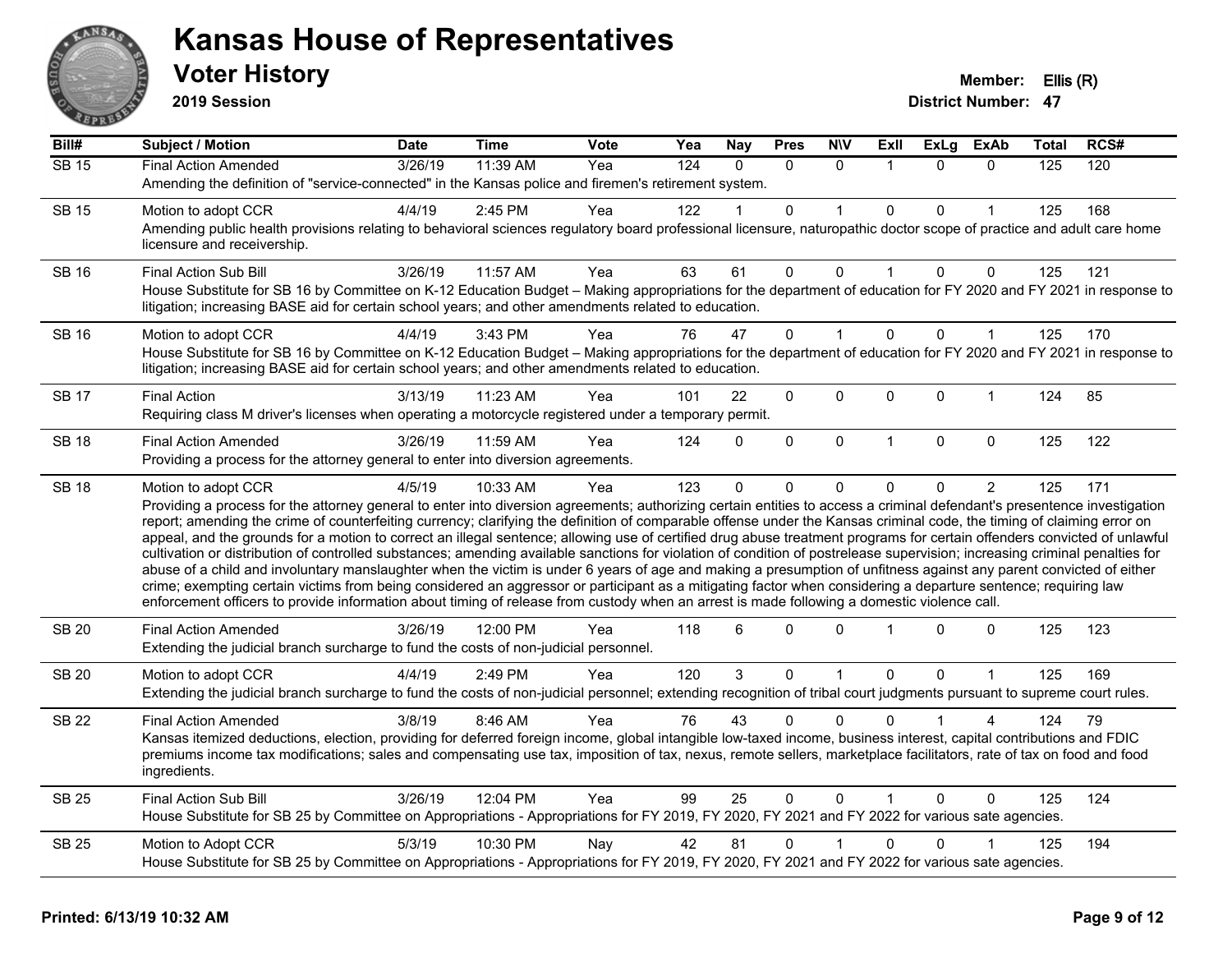

**2019 Session**

**Voter History Member: Ellis (R)** 

| Bill#             | <b>Subject / Motion</b>                                                                                                                                                                     | <b>Date</b> | <b>Time</b> | <b>Vote</b> | Yea | <b>Nay</b>     | <b>Pres</b>  | <b>NIV</b>     | <b>Exll</b>  | <b>ExLg</b>  | <b>ExAb</b>    | <b>Total</b>     | RCS# |
|-------------------|---------------------------------------------------------------------------------------------------------------------------------------------------------------------------------------------|-------------|-------------|-------------|-----|----------------|--------------|----------------|--------------|--------------|----------------|------------------|------|
| $\overline{SB25}$ | Motion to adopt CCR                                                                                                                                                                         | 5/4/19      | 8:50 PM     | Yea         | 79  | 45             | $\Omega$     | $\Omega$       | $\Omega$     | $\Omega$     |                | $\overline{125}$ | 195  |
|                   | House Substitute for SB 25 by Committee on Appropriations - Appropriations for FY 2019, FY 2020, FY 2021 and FY 2022 for various sate agencies.                                             |             |             |             |     |                |              |                |              |              |                |                  |      |
| <b>SB 25</b>      | Consideration of Veto                                                                                                                                                                       | 5/29/19     | 1:35 PM     | Yea         | 86  | 30             | 0            | $\Omega$       | $\Omega$     | $\Omega$     | 9              | 125              | 206  |
|                   | House Substitute for SB 25 by Committee on Appropriations - Appropriations for FY 2019, FY 2020, FY 2021 and FY 2022 for various sate agencies.                                             |             |             |             |     |                |              |                |              |              |                |                  |      |
| <b>SB 28</b>      | Final Action Amended                                                                                                                                                                        | 3/26/19     | 12:05 PM    | Yea         | 123 | 1              | $\Omega$     | $\mathbf{0}$   | 1            | $\Omega$     | $\mathbf{0}$   | 125              | 125  |
|                   | Updating the expiration date of risk-based capital instructions.                                                                                                                            |             |             |             |     |                |              |                |              |              |                |                  |      |
| <b>SB 28</b>      | Motion to adopt CCR                                                                                                                                                                         | 5/5/19      | 12:16 AM    | Nay         | 87  | 36             | $\mathbf 0$  | $\overline{2}$ | $\Omega$     | $\Omega$     | $\mathbf{0}$   | 125              | 199  |
|                   | Creating an affirmative defense to the crime of possession of a controlled substance for possession of certain medical treatments; amending podiatrist qualifications.                      |             |             |             |     |                |              |                |              |              |                |                  |      |
| <b>SB 39</b>      | <b>Final Action</b>                                                                                                                                                                         | 3/13/19     | 11:24 AM    | Yea         | 122 | $\mathbf{1}$   | $\Omega$     | $\mathbf 0$    | $\Omega$     | 0            | 1              | 124              | 86   |
|                   | Compensation for warranty services under the vehicle dealers and manufacturers licensing act.                                                                                               |             |             |             |     |                |              |                |              |              |                |                  |      |
| <b>SB 40</b>      | <b>Final Action</b>                                                                                                                                                                         | 3/20/19     | 11:28 AM    | Yea         | 123 | 0              | $\mathbf 0$  | $\pmb{0}$      | 0            | $\Omega$     | $\overline{c}$ | 125              | 89   |
|                   | Removing expired warning provision for approach of an emergency vehicle traffic violation.                                                                                                  |             |             |             |     |                |              |                |              |              |                |                  |      |
| <b>SB 41</b>      | <b>Final Action</b>                                                                                                                                                                         | 3/20/19     | 11:36 AM    | Yea         | 109 | 14             | $\mathbf{0}$ | $\mathbf{0}$   | $\Omega$     | $\mathbf{0}$ | $\overline{2}$ | 125              | 90   |
|                   | Clarifying that a violation of the statute requiring seat belt use is a traffic infraction.                                                                                                 |             |             |             |     |                |              |                |              |              |                |                  |      |
| <b>SB 53</b>      | <b>Final Action Amended</b>                                                                                                                                                                 | 3/26/19     | 12:07 PM    | Yea         | 88  | 36             | $\mathbf 0$  | $\mathbf 0$    | $\mathbf{1}$ | 0            | $\mathbf 0$    | 125              | 126  |
|                   | Designating the official red and white wine grapes of Kansas.                                                                                                                               |             |             |             |     |                |              |                |              |              |                |                  |      |
| <b>SB 53</b>      | Motion to adopt CCR                                                                                                                                                                         | 5/5/19      | 12:20 AM    | Yea         | 123 | 0              | $\mathbf 0$  | $\sqrt{2}$     | $\mathbf 0$  | $\mathbf 0$  | $\mathbf 0$    | 125              | 200  |
|                   | Updating certain emergency medical services-related statutes.                                                                                                                               |             |             |             |     |                |              |                |              |              |                |                  |      |
| <b>SB 59</b>      | <b>Final Action</b>                                                                                                                                                                         | 3/20/19     | 11:38 AM    | Yea         | 115 | 8              | $\Omega$     | $\mathbf{0}$   | $\Omega$     | $\mathbf{0}$ | $\overline{2}$ | 125              | 91   |
|                   | Eudora community library district act.                                                                                                                                                      |             |             |             |     |                |              |                |              |              |                |                  |      |
| SB 60             | <b>Final Action</b>                                                                                                                                                                         | 3/26/19     | 12:08 PM    | Yea         | 107 | 17             | $\mathbf 0$  | $\mathbf 0$    | $\mathbf{1}$ | 0            | $\pmb{0}$      | 125              | 127  |
|                   | Amending Kansas real estate commission licensing provisions for brokers and sales persons.                                                                                                  |             |             |             |     |                |              |                |              |              |                |                  |      |
| SB 63             | <b>Final Action Amended</b>                                                                                                                                                                 | 3/26/19     | 12:09 PM    | Yea         | 124 | 0              | $\mathbf 0$  | $\pmb{0}$      | $\mathbf{1}$ | $\mathbf 0$  | $\pmb{0}$      | 125              | 128  |
|                   | Allowing cities to authorize the use of transportation network company signs in vehicles.                                                                                                   |             |             |             |     |                |              |                |              |              |                |                  |      |
| SB 63             | Motion to adopt CCR                                                                                                                                                                         | 4/5/19      | 3:31 PM     | Nay         | 101 | 20             | $\mathbf 0$  | $\Omega$       | $\Omega$     | $\Omega$     | $\overline{A}$ | 125              | 184  |
|                   | Allowing lighting devices in transportation network company vehicles; regulating the operation of electric-assisted scooters; allowing for the installation of certain light                |             |             |             |     |                |              |                |              |              |                |                  |      |
|                   | screening material on windshields; allowing all-terrain and work-site utility vehicles to operate on a federal or state highway; requiring vehicles to stop for on-track train<br>equipment |             |             |             |     |                |              |                |              |              |                |                  |      |
| SB 66             | <b>Final Action Amended</b>                                                                                                                                                                 | 3/26/19     | 12:10 PM    | Yea         | 123 | $\overline{1}$ | $\Omega$     | $\mathbf{0}$   | 1            | $\Omega$     | $\mathbf{0}$   | 125              | 129  |
|                   | Exempting certain domestic insurers from filing enterprise risk reports.                                                                                                                    |             |             |             |     |                |              |                |              |              |                |                  |      |
| SB 67             | <b>Final Action Amended</b>                                                                                                                                                                 | 3/26/19     | 12:11 PM    | Yea         | 124 | 0              | 0            | $\pmb{0}$      | $\mathbf{1}$ | 0            | $\mathbf 0$    | 125              | 130  |
|                   | Requiring notification to patients that the effects of a medication abortion may be reversible.                                                                                             |             |             |             |     |                |              |                |              |              |                |                  |      |
|                   |                                                                                                                                                                                             |             |             |             |     |                |              |                |              |              |                |                  |      |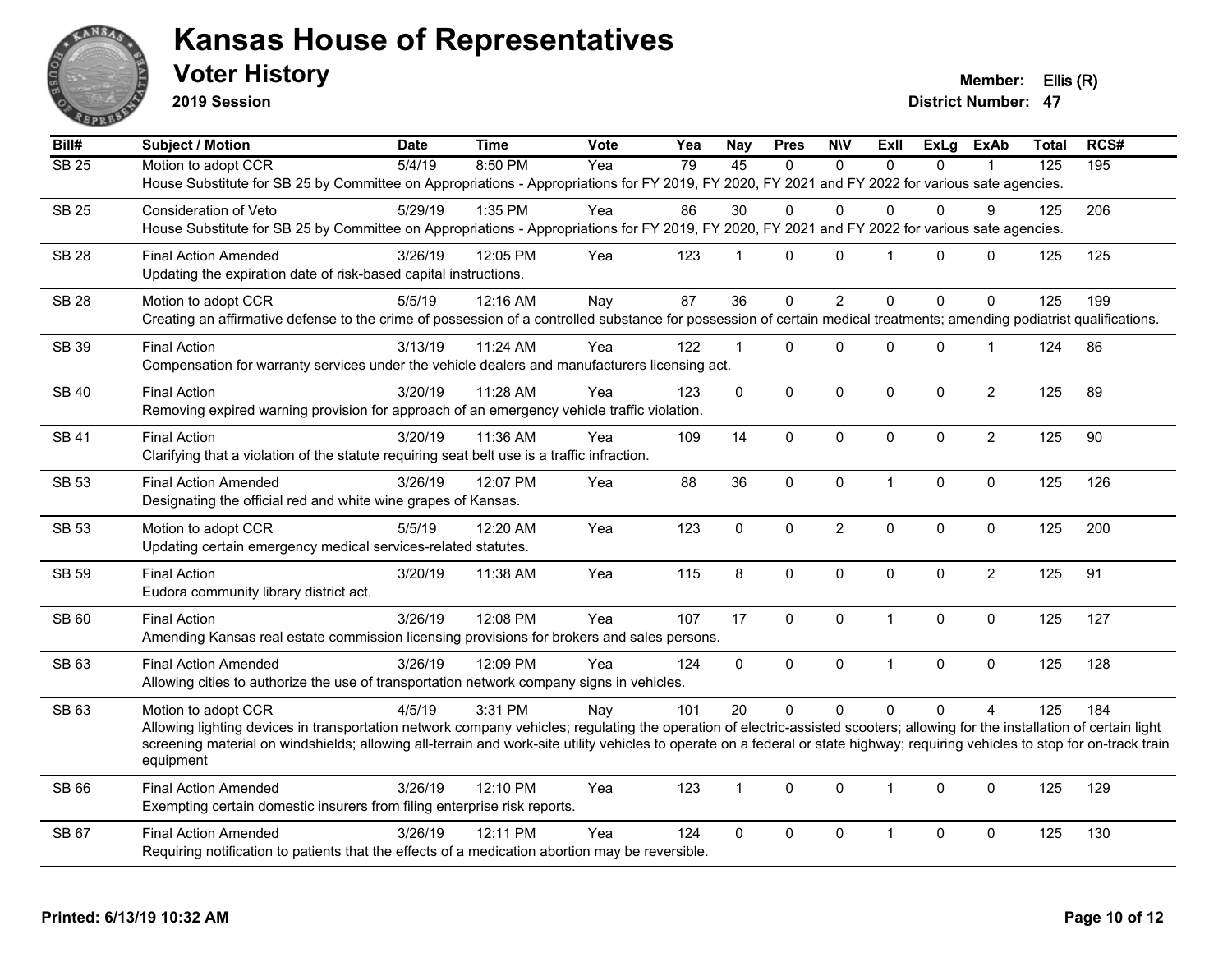

**2019 Session**

| Bill#         | <b>Subject / Motion</b>                                                                                                                                                                                                                                                                          | <b>Date</b> | <b>Time</b> | Vote | Yea | Nay            | <b>Pres</b> | <b>NIV</b>   | Exll           | <b>ExLg</b>  | <b>ExAb</b>    | <b>Total</b> | RCS# |
|---------------|--------------------------------------------------------------------------------------------------------------------------------------------------------------------------------------------------------------------------------------------------------------------------------------------------|-------------|-------------|------|-----|----------------|-------------|--------------|----------------|--------------|----------------|--------------|------|
| <b>SB 67</b>  | Motion to adopt CCR<br>Requiring notification to patients that the effects of a medication abortion may be reversible.                                                                                                                                                                           | 4/5/19      | 5:24 PM     | Yea  | 85  | 35             | $\Omega$    | $\mathbf{0}$ | $\Omega$       | $\Omega$     | 5              | 125          | 188  |
| SB 67         | Consideration of Veto<br>Requiring notification to patients that the effects of a medication abortion may be reversible.                                                                                                                                                                         | 5/1/19      | 1:02 PM     | Yea  | 82  | 43             | $\Omega$    | $\mathbf{0}$ | $\Omega$       | $\Omega$     | $\mathbf{0}$   | 125          | 190  |
| <b>SB 68</b>  | <b>Final Action</b><br>Prohibiting cities from requiring a valid contract franchise ordinance for the provision of wireless telecommunications services.                                                                                                                                         | 3/26/19     | 12:13 PM    | Yea  | 112 | 12             | 0           | $\mathbf 0$  | 1              | $\Omega$     | $\mathbf{0}$   | 125          | 131  |
| SB 69         | <b>Final Action Amended</b><br>Substitute for SB 69 by Committee on Utilities - Requiring an electric rate study of certain electric utilities.                                                                                                                                                  | 3/26/19     | 12:15 PM    | Yea  | 117 | $\overline{7}$ | $\Omega$    | $\Omega$     |                | $\Omega$     | $\mathbf{0}$   | 125          | 132  |
| <b>SB70</b>   | <b>Final Action Amended</b><br>Allowing for temporary permits for the selling and serving of alcoholic liquor.                                                                                                                                                                                   | 3/27/19     | 9:09 AM     | Nay  | 119 | 5              | 0           | $\mathbf 0$  | $\mathbf 0$    | $\mathbf 0$  | $\mathbf{1}$   | 125          | 157  |
| <b>SB70</b>   | Motion to adopt CCR<br>Alcoholic liquor amendments relating to temporary permits, delivery of alcoholic liquors to consumers, common consumption areas and producer permits.                                                                                                                     | 4/5/19      | 11:02 AM    | Nay  | 119 | $\overline{4}$ | 0           | $\Omega$     | $\Omega$       | $\Omega$     | $\overline{2}$ | 125          | 173  |
| <b>SB71</b>   | <b>Final Action</b><br>Eliminating the expiration of the postsecondary technical education authority and requiring a report to the legislature.                                                                                                                                                  | 3/26/19     | 12:16 PM    | Yea  | 123 |                | $\Omega$    | $\Omega$     |                | $\Omega$     | $\mathbf{0}$   | 125          | 133  |
| <b>SB77</b>   | <b>Final Action Amended</b><br>Requiring the department for children and families to offer services to children with problem sexual behavior and to such child's family.                                                                                                                         | 3/26/19     | 12:17 PM    | Yea  | 124 | $\Omega$       | $\Omega$    | $\Omega$     |                | $\Omega$     | $\mathbf{0}$   | 125          | 134  |
| <b>SB78</b>   | <b>Final Action Amended</b><br>Regulating assignment of rights or benefits to a residential contractor under a property and casualty insurance policy insuring residential real estate.                                                                                                          | 3/26/19     | 12:18 PM    | Yea  | 123 |                | $\Omega$    | $\Omega$     |                | $\Omega$     | $\mathbf{0}$   | 125          | 135  |
| <b>SB78</b>   | Motion to Adopt CCR<br>Regulating assignment of rights or benefits to a residential contractor under a property and casualty insurance policy insuring residential real estate; enacting housing<br>protections for victims of domestic violence, sexual assault, human trafficking or stalking. | 4/5/19      | 10:50 AM    | Nay  | 100 | 23             | $\Omega$    | $\Omega$     | $\Omega$       | $\Omega$     | $\overline{2}$ | 125          | 172  |
| SB 82         | <b>Final Action</b><br>Updating the state banking code.                                                                                                                                                                                                                                          | 3/26/19     | 12:19 PM    | Yea  | 124 | $\Omega$       | $\Omega$    | $\mathbf{0}$ | 1              | $\Omega$     | $\mathbf{0}$   | 125          | 136  |
| SB 90         | <b>Final Action</b><br>Extending the tax credit under the center for entrepreneurship act to financial institutions and increasing the annual tax credit limit for all contributors.                                                                                                             | 3/26/19     | 12:20 PM    | Yea  | 122 | $\overline{2}$ | $\Omega$    | $\Omega$     | 1              | $\Omega$     | $\mathbf{0}$   | 125          | 137  |
| SB 94         | <b>Final Action</b><br>Establishing a minimum course duration for motor vehicle accident prevention courses.                                                                                                                                                                                     | 3/26/19     | 12:22 PM    | Yea  | 120 | 4              | $\Omega$    | 0            |                | $\mathbf 0$  | $\mathbf{0}$   | 125          | 138  |
| <b>SB 97</b>  | <b>Final Action</b><br>Division of vehicles registering fleet vehicles.                                                                                                                                                                                                                          | 3/26/19     | 12:23 PM    | Yea  | 124 | $\mathbf{0}$   | $\Omega$    | $\mathbf{0}$ | -1             | $\mathbf{0}$ | $\mathbf{0}$   | 125          | 139  |
| <b>SB 105</b> | <b>Final Action</b><br>Elections; cities; date for taking office.                                                                                                                                                                                                                                | 3/25/19     | 10:33 AM    | Yea  | 124 | $\Omega$       | $\Omega$    | $\mathbf{0}$ | $\overline{1}$ | $\Omega$     | $\mathbf{0}$   | 125          | 103  |